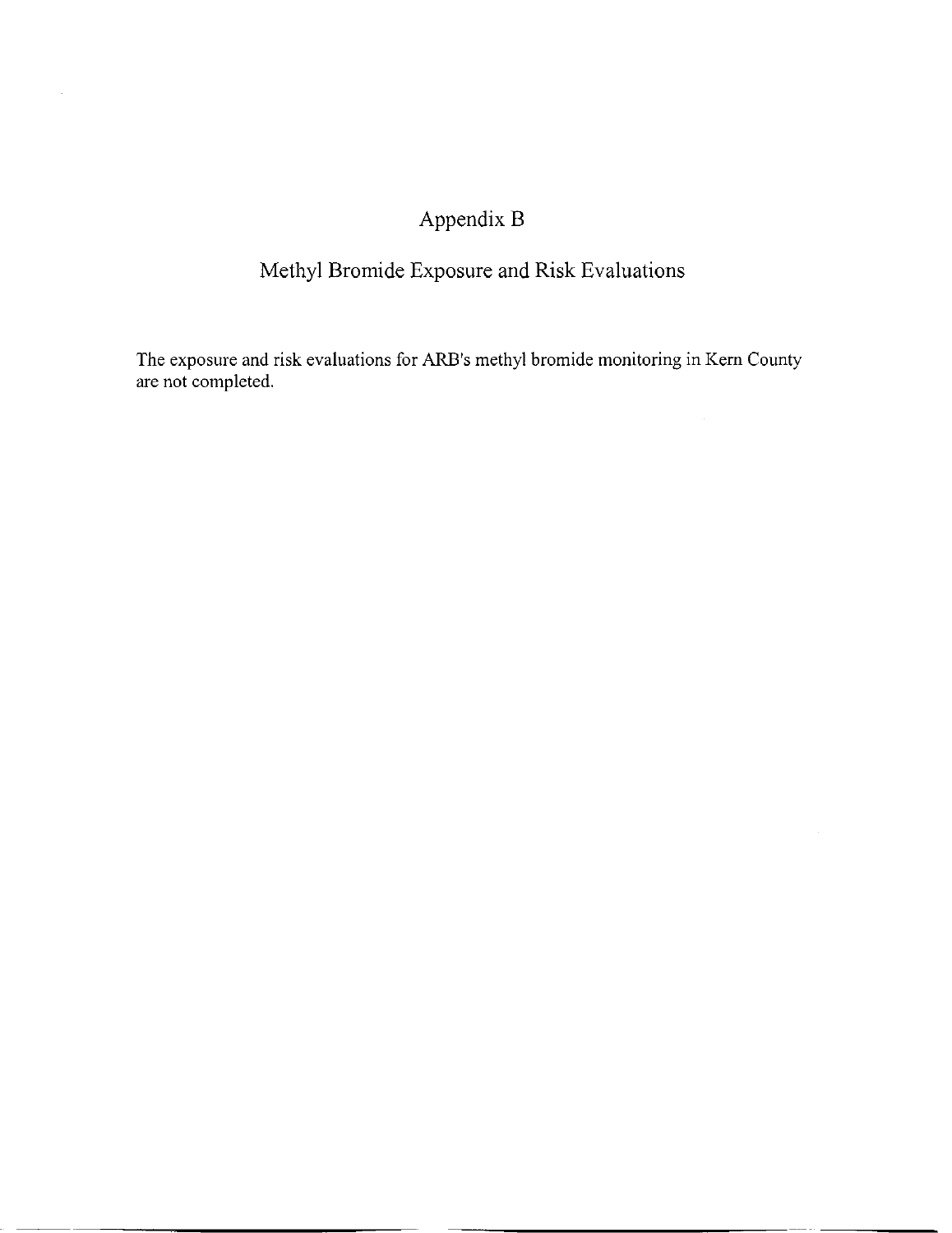

*Director* 

# **Department of Pesticide Regulation**

MEMORANDUM

Gray Davis<br>Gray Davis<br>Sovernor<br>**H. Hicko** 

**Governor Winston H. Hickox**  Secretary, California<br>Environmemal<br>Protection Agency

| TO:      | Joseph Frank, Senior Toxicologist<br>Worker Health and Safety Branch                                                                          | <b>HSM-02008</b> |
|----------|-----------------------------------------------------------------------------------------------------------------------------------------------|------------------|
| FROM:    | Sally Powell, Senior Environmental Research Scientist(<br>Worker Health and Safety Branch<br>$(916)$ 445-4248                                 |                  |
| DATE:    | April 2, 2002                                                                                                                                 |                  |
| SUBJECT: | EXPOSURES TO METHYL BROMIDE IN MONTEREY AND SANTA CRUZ<br>COUNTIES BASED ON THE FALL 2001 MONITORING BY THE CALIFORNIA<br>AIR RESOURCES BOARD |                  |

This memorandum gives inhalation exposures as average concentrations of methyl bromide in air for 24 hour, I-week and 8-week averaging periods, based on monitoring done by the California Air Resources Board in Monterey and Santa Cruz Counties in Fall 2001 (ARB, 2002).

## **Methods**

Following the practice of the Worker Health and Safety (WHS) Branch, this memorandum reports arithmetic mean concentrations and tolerance limits estimated using lognormal methods. Lognormality is assumed for environmental contaminants in most cases. DPR's experience with many large environmental datasets has shown that they are usually well described by the lognormal distribution. In addition, WHS prefers to avoid the inconsistency of using different exposure statistics based on sample characteristics. WHS uses the arithmetic mean concentration because the concentration of interest for exposure assessment is the overall concentration in all of the air that a person could breathe during the averaging period. The arithmetic mean concentration is the best estimate of the average mass of residue per unit of environmental medium; it is equivalent to compositing all of the samples and measuring the concentration of the mixture (Parkhurst, 1998). This is true regardless of the shape of the underlying distribution.

No samples below the detection limit of 0.002 ppbv (7.2 ng/m<sup>3</sup>) were reported. Twenty samples with flow-rate deviations greater than 25% were not used in the analysis. There were ten cases where a site had usable samples for only two days in a week. The data were not adjusted for background levels (average 0.45 ppbv or 1737 ng/m<sup>3</sup> in 4 samples at a background site) or recovery (range 122% to 156% in laboratory, trip and field spikes).

## *24-hr exposure*

For each monitoring site separately, the maximum observed and the 95% tolerance limit for 24-hr concentrations are given. The 95% tolerance limit is the concentration that, with given probability, will be exceeded in 5% of future samples (Hahn and Meeker, 1991). It is calculated using lognormal distribution methods:

95% tolerance limit =  $\exp{\{\text{arithmetic mean of log concentrations + g} \cdot \mathbf{g}_{\ell \text{ odd}}, \cdot\}}$ .

The multiplier g for 90% probability is tabled in Hahn and Meeker (1991).

1001 I Street • P.O. Box 4015 • Sacramento, California 95812-4015 • www.cdpr.ca.gov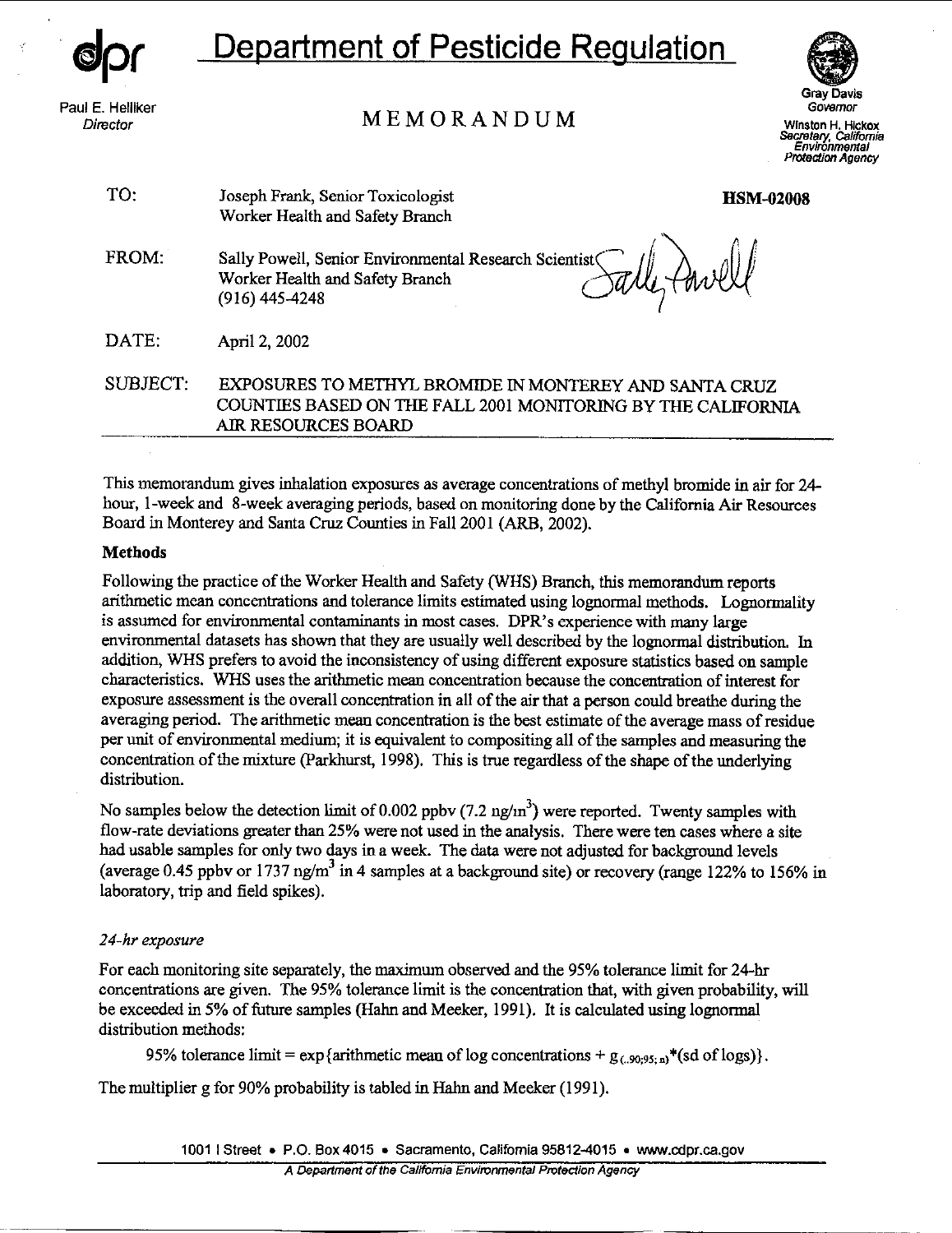#### *I -week exposure*

For each monitoring site separately, the maximum and the 95% tolerance limit for weekly mean concentrations are given. Each weekly mean is calculated as the arithmetic mean of the 24-hr samples taken at a site during the week (i.e., nonmonitoring days are ignored). The 95% tolerance limit for weekly mean concentrations is calculated using normal distribution methods:

95% tolerance limit = arithmetic mean of week means +  $g_{(.90; .95; n)}$ <sup>\*</sup>(sd of week means).

Normal methods are used in this case because sample means from any distribution tend to be normally distributed.

### *8-week exposure*

For each monitoring site separately, average exposure over the 8-week monitoring period is calculated as the arithmetic mean of the weekly means (calculated as above for !-week exposure).

#### **Results**

Twenty-four-hour, !-week and 8-week concentrations are presented in Table I. Daily concentrations and intermediate calculations are shown in Tables 2 and 2a.

|            |           |                    | Daily                     | l-week                                                |                           | 8-week                     |
|------------|-----------|--------------------|---------------------------|-------------------------------------------------------|---------------------------|----------------------------|
| Site $^a$  | N<br>days | Maximum<br>$24-hr$ | 95%<br>tolerance<br>limit | Maximum<br>weekly <sup><math>\theta</math></sup> mean | 95%<br>tolerance<br>limit | Mean<br>of<br>weekly means |
|            |           |                    |                           | ppby                                                  |                           |                            |
| <b>CHU</b> | 29        | 1.84               | 2.08                      | 1.16                                                  | 1.40                      | 0.56                       |
| LJE        | 32        | 14.49              | 21.72                     | 8.99                                                  | 11.29                     | 2.82                       |
| <b>MES</b> | 26        | 36.64              | 59.28                     | 13.43                                                 | 18.76                     | 5.51                       |
| <b>PMS</b> | 30        | 21.08              | 21.10                     | 10.47                                                 | 12.50                     | 2.99                       |
| <b>SAL</b> | 31        | 9.25               | 7.61                      | 6.16                                                  | 6.91                      | 1.38                       |
| <b>SES</b> | 30        | 5.31               | 7.53                      | 2.54                                                  | 3.32                      | 1.22                       |

### **Table 1. Methyl bromide concentrations (ppbv) in Monterey and Santa Cruz Counties, 8 September- 7 November 2001, based on mouitorin2 bv the California Air Resources Board.**

a Monitoring sites described in ARB (2002).

b Each weekly mean is the arithmetic mean of the 24-hr samples (*n* ranged  $2 - 4$ ) in a calendar week.

#### **Exposure appraisal**

The average concentrations presented here are based on limited monitoring data and must be considered as having some degree of uncertainty. The representativeness of the six monitoring sites is unknown. Each site was monitored only 2 - 4 days per week for a relatively short (8-week) period. Weekend days were not monitored. It is unknown whether weekdays and weekends differ systematically in numbers of methyl bromide fumigations.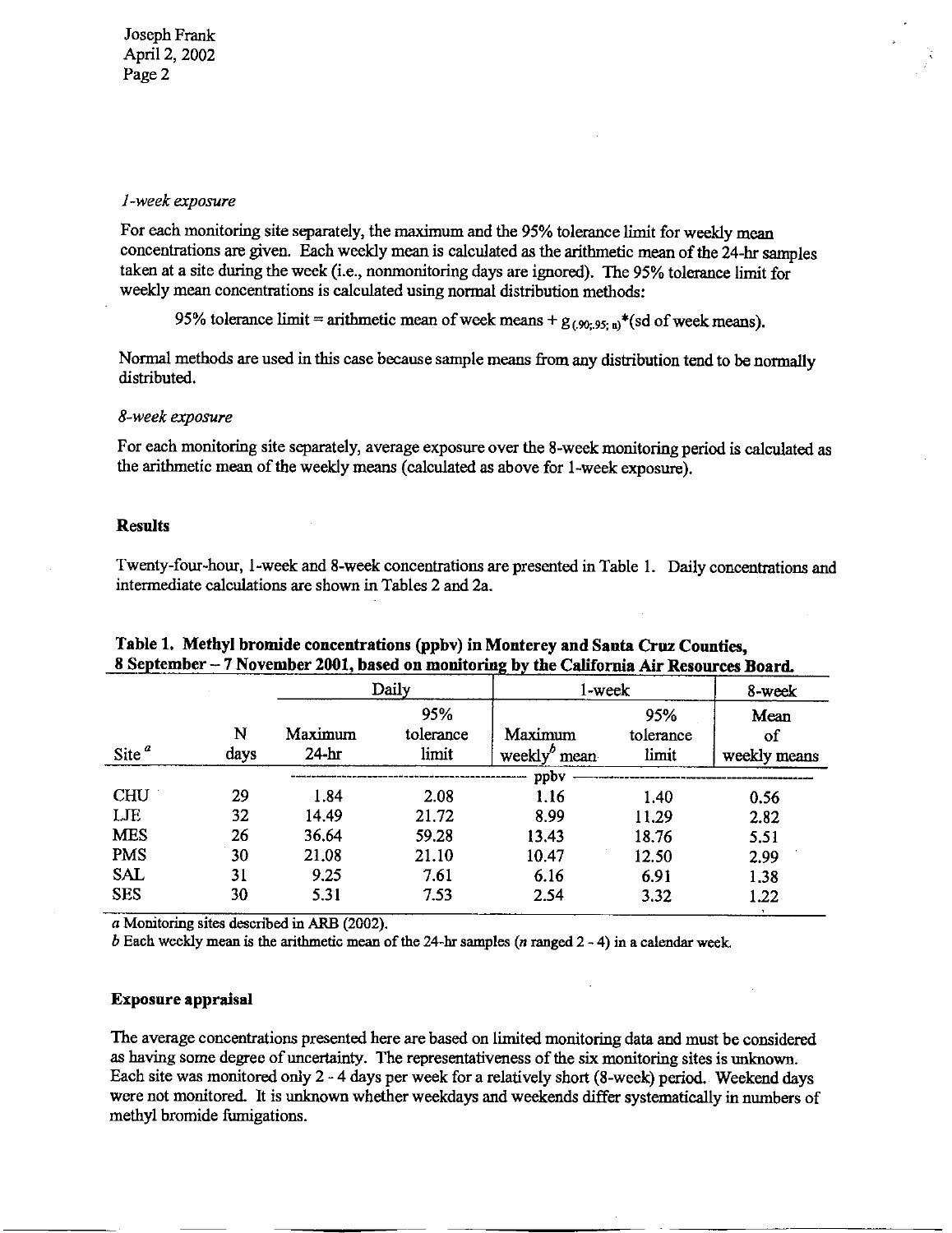### **References**

- ARB. 2002. Ambient air monitoring for methyl bromide and 1,3-dichloropropene in Monterey and Santa Cruz Counties, Fall 2001. Report dated Mar. 29, Project No. P-01-004. Sacramento, CA: Quality Management Branch, Monitoring and Laboratory Division, Air Resources Board, California Environmental Protection Agency.
- Hahn, G.J., and Meeker, W.Q. 1991. *Statistical Intervals: A Guide for Practitioners.* New York, John Wiley & Sons, Inc.
- Parkhurst, D.F. 1998. Arithmetic versus geometric means for environmental concentration data. *Environmental Science and Technology News.* Feb. I.

cc: Tom Thongsinthusak Lori Lim Randy Segawa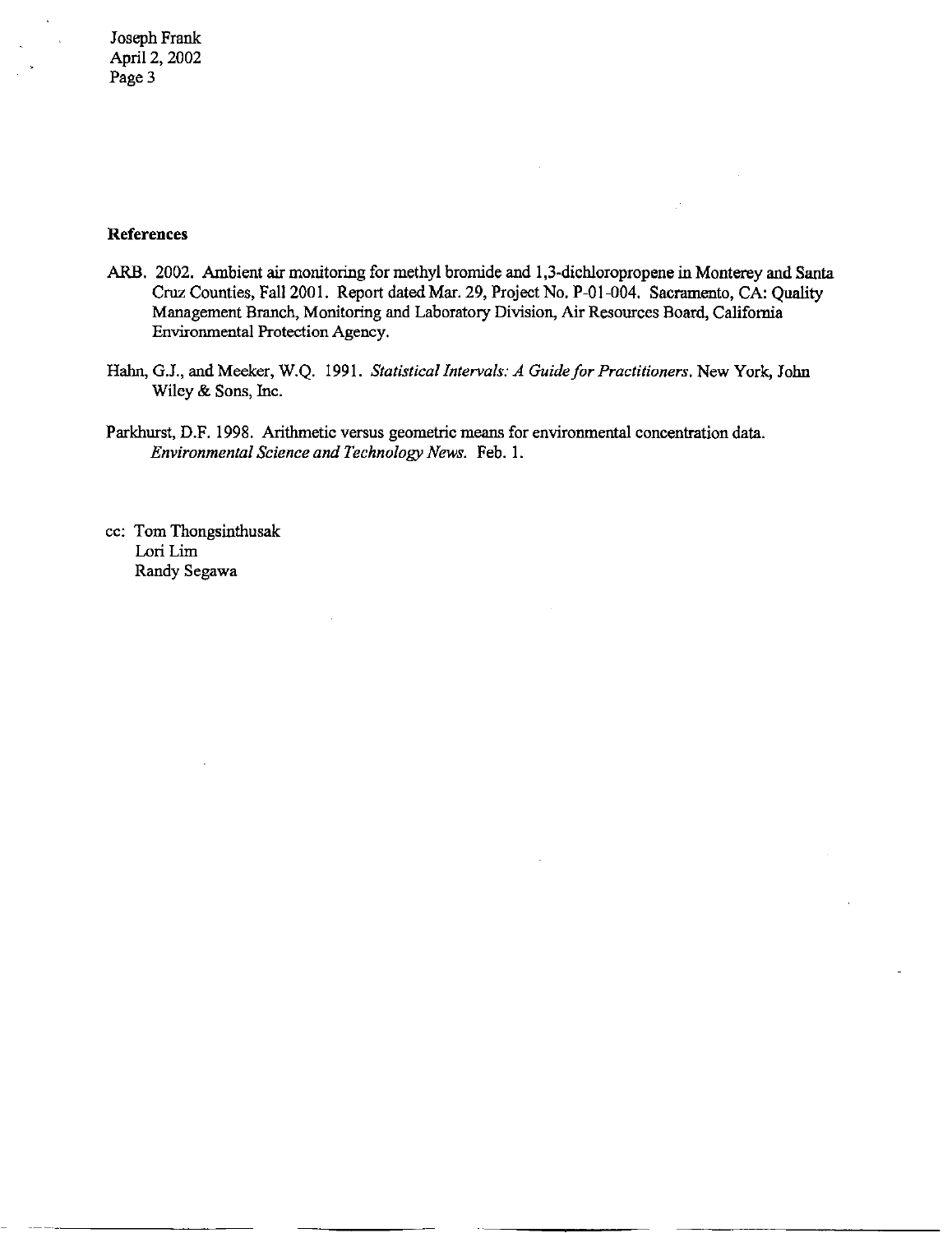| <b>Sample</b>     |             | <b>CHU</b> |        | LJE     |        | <b>MES</b> |       | <b>PMS</b>       |       | <b>SAL</b>            |      | <b>SES</b> |        |
|-------------------|-------------|------------|--------|---------|--------|------------|-------|------------------|-------|-----------------------|------|------------|--------|
| <b>Start Date</b> | <b>Week</b> | (ng/m3)    | (pptv) | (ng/m3) | (pptv) | (ng/m3)    |       | $(pptv)$ (ng/m3) |       | (pptv) (ng/m3) (pptv) |      | (ng/m3)    | (pptv) |
| 8-Sep-01          | 1           | 1293       | 333    | 2143    | 552    | 256        | 66    | 1514             | 390   | 1843                  | 475  | 494        | 127    |
| 9-Sep-01          | 1           | 3638       | 938    | 24132   | 6219   | 14710      | 3791  | 16274            | 4194  | 3831                  | 987  | 6000       | 1546   |
| 10-Sep-01         | 1           | 2881       | 742    | 18744   | 4830   |            |       |                  |       | 16739                 | 4314 |            |        |
| 11-Sep-01         |             |            |        | 20895   | 5385   |            |       |                  |       |                       |      |            |        |
|                   | 1 Average   | 2604       | 671    | 16478   | 4246   | 7483       | 1928  | 8894             | 2292  | 7471                  | 1925 | 3247       | 837    |
| 17-Sep-01         | 2           | 935        | 241    | 1198    | 309    | 4123       | 1063  | 4145             | 1068  | 624                   | 161  | 4388       | 1131   |
| 18-Sep-01         | 2           | 793        | 204    | 941     | 243    | 2959       | 763   | 2890             | 745   | 811                   | 209  | 3893       | 1003   |
|                   | 2 Average   | 864        | 223    | 1070    | 276    | 3541       | 913   | 3517             | 906   | 717                   | 185  | 4140       | 1067   |
| 22-Sep-01         | 3           | 1857       | 478    | 4629    | 1193   | 3911       | 1008  | 6650             | 1714  | 2133                  | 550  | 10980      | 2830   |
| 23-Sep-01         | 3           | 974        | 251    | 2033    | 524    | 2697       | 695   | 4408             | 1136  | 1259                  | 325  | 4021       | 1036   |
| 24-Sep-01         | 3           | 1283       | 331    | 2963    | 764    | 25511      | 6574  | 9946             | 2563  | 1786                  | 460  | 6005       | 1548   |
| 25-Sep-01         | 3           | 5526       | 1424   | 2694    | 694    | 73909      | 19046 | 51028            | 13150 | 4698                  | 1211 | 1936       | 499    |
| 26-Sep-01         | 3           | 1852       | 477    | 1016    | 262    | 41809      | 10774 | 12611            | 3250  | 1068                  | 275  | 8998       | 2319   |
| 27-Sep-01         | 3           | 1885       | 486    | 870     | 224    | 72565      | 18700 | 50866            | 13108 | 1193                  | 307  | 4388       | 1131   |
|                   | 3 Average   | 2229       | 575    | 2368    | 610    | 36734      | 9466  | 22585            | 5820  | 2023                  | 521  | 6055       | 1560   |
| 3-Oct-01          | 4           | 1297       | 334    | 1632    | 420    | 1417       | 365   | 2158             | 556   | 1277                  | 329  | 1646       | 424    |
| 4-Oct-01          | 4           |            |        | 655     | 169    | 7364       | 1898  | 3103             | 800   | 469                   | 121  | 3000       | 773    |
| 5-Oct-01          | 4           | 942        | 243    | 1251    | 322    | 8306       | 2140  | 6262             | 1614  | 1176                  | 303  | 4215       | 1086   |
| 6-Oct-01          | 4           | 2816       | 726    | 1515    | 390    | 142190     | 36642 | 11366            | 2929  | 9400                  | 2422 | 1237       | 319    |
|                   | 4 Average   | 1685       | 434    | 1263    | 326    | 39819      | 10261 | 5722             | 1475  | 3080                  | 794  | 2524       | 651    |
| 11-Oct-01         | 5           | 3735       | 963    | 5526    | 1424   | 86617      | 22321 | 10979            | 2829  | 9151                  | 2358 | 5301       | 1366   |
| 12-Oct-01         | 5           | 4583       | 1181   | 11240   | 2897   |            |       | 81818            | 21084 | 34582                 | 8912 | 16357      | 4215   |
| 13-Oct-01         | 5           | 7123       | 1836   | 28732   | 7404   |            |       | 38822            | 10004 | 35899                 | 9251 | 15562      | 4010   |
| 14-Oct-01         | 5           | 2579       | 665    | 24962   | 6433   | 17600      | 4536  | 30832            | 7945  | 16062                 | 4139 | 2260       | 582    |
|                   | 5 Average   | 4505       | 1161   | 17615   | 4539   | 52109      | 13428 | 40613            | 10466 | 23923                 | 6165 | 9870       | 2544   |
| 19-Oct-01         | 6           | 3120       | 804    | 10049   | 2590   | 9933       | 2560  | 7803             | 2011  | 4803                  | 1238 | 7891       | 2034   |
| 20-Oct-01         | 6           |            |        | 1683    | 434    | 1345       | 347   | 1462             | 377   | 1387                  | 357  | 948        | 244    |
| 21-Oct-01         | 6           | 974        | 251    | 534     | 138    | 6638       | 1711  | 1463             | 377   | 552                   | 142  | 2215       | 571    |
| 22-Oct-01         | 6           | 3921       | 1010   | 35847   | 9238   | 29689      | 7651  | 7994             | 2060  | 3156                  | 813  | 20621      | 5314   |
|                   | 6 Average   | 2671       | 688    | 12028   | 3100   | 11901      | 3067  | 4680             | 1206  | 2475                  | 638  | 7918       | 2041   |

**Table 2. Daily concentrations and intermediate calculations for Monterey/Santa Cruz County sites.** 

**Continued**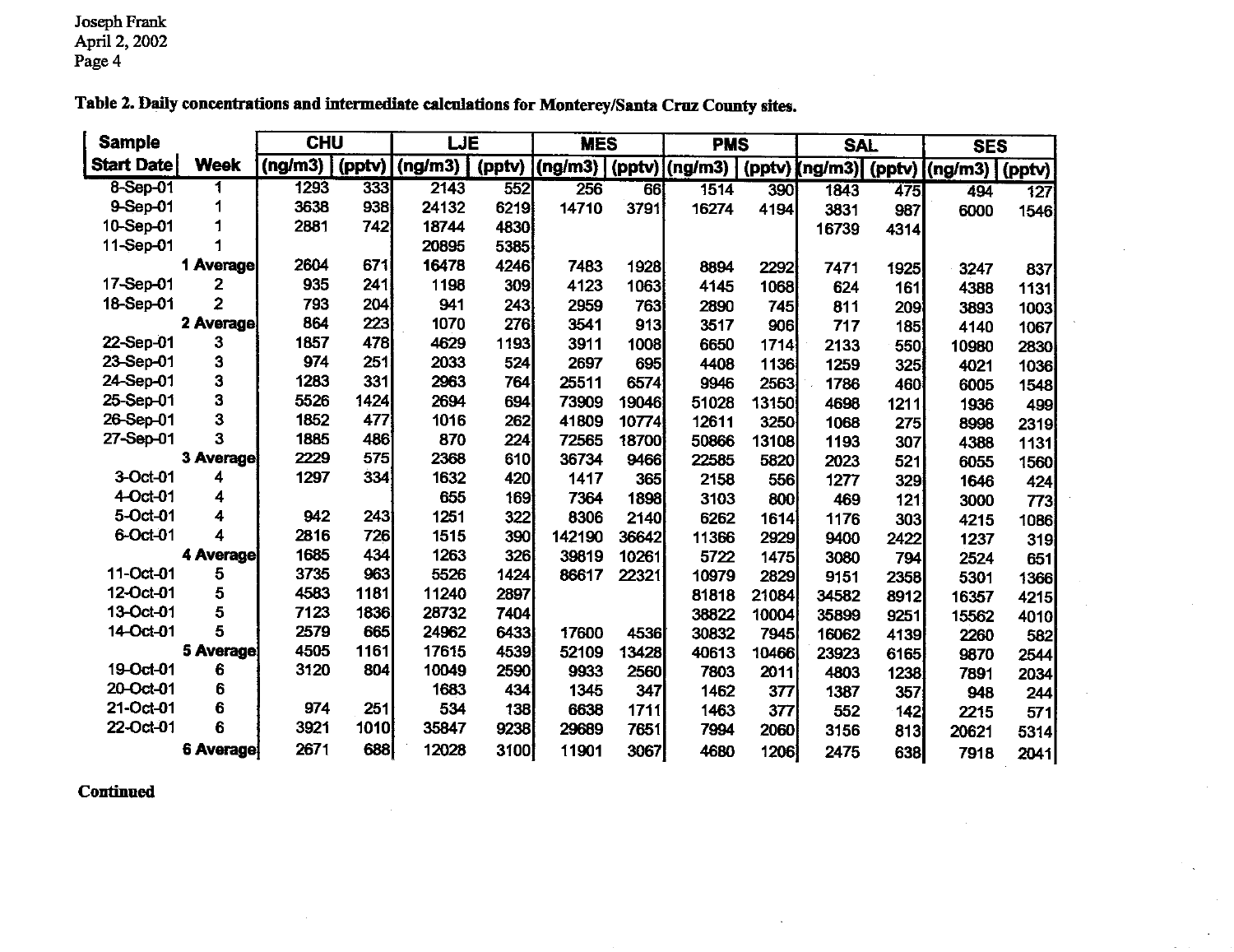#### **Table 2. Continued.**

| 27-Oct-01               |                     | 2228 | 574   | 15531 | 4002  | 17007  | 4383  | 9457  | 24371 | 3909  | 1007  | 1310  | 338   |
|-------------------------|---------------------|------|-------|-------|-------|--------|-------|-------|-------|-------|-------|-------|-------|
| 28-Oct-01               | 7                   | 2779 | 716   | 51795 | 13348 | 12121  | 3124  | 2063  | 532   | 2254  | 581   | 1434  | 369   |
| 29-Oct-01               |                     | 2240 | 577   | 56236 | 14492 | 15002  | 3866  | 6036  | 1555] | 2221  | 572   | 1871  | 482   |
| 30-Oct-01               |                     | 1080 | 278   | 16007 | 4125  |        |       | 1334  | 344   | 1879  | 484   | 274   | 71    |
|                         | 7 Average)          | 2082 | 536   | 34892 | 8992  | 14710  | 3791  | 4722  | 1217  | 2566  | 661   | 1222  | 315   |
| 4-Nov-01                | 8                   | 1115 | 287   | 3076  | 793   |        |       | 586   | 151   | 1182  | 305   | 442   | 114   |
| 5-Nov-01                | 8                   | 409  | 105   | 1357  | 350   | 3681   | 948   | 1372  | 353   | 607   | 156   | 736   | 190   |
| 6-Nov-01                | 8                   | 392  | 101   | 1478  | 381   | 9614   | 2477  | 4628  | 1193  | 370   | 95    | 3498  | 901   |
| 7-Nov-01                | 8                   | 1040 | 268   | 1342  | 346   | 1013   | 261   | 1591  | 410   | 672   | 1731  | 7200  | 1856  |
|                         | <b>8 Average</b>    | 739  | 190   | 1814  | 467   | 4769   | 1229  | 2044  | 527   | 708   | 182   | 2969  | 765   |
|                         |                     |      |       |       |       |        |       |       |       |       |       |       |       |
|                         | Mean of week means  | 2172 | 560   | 10941 | 2819  | 21383  | 5510  | 11597 | 2989  | 5370  | 1384  | 4743  | 1222  |
|                         | SD of week means    | 1189 | 306   | 11940 | 3077  | 18676  | 4813  | 13396 | 3452  | 7789  | 2007  | 2956  | 762   |
|                         | Max of week means   | 4505 | A161. | 34892 | 8992  | 52109  | 13428 | 40613 | 10466 | 23923 | 6165  | 9870  | 2544  |
|                         | n weeks             | 8    | 8     |       | 8     | X      | 8     | 8     | ጸ     | 8     | ጸ     |       |       |
| 95th %ile of week means |                     | 4425 | 1140  | 33562 | 8649  | 56767  | 14629 | 36976 | 9529  | 20128 | 5187  | 10343 | 2665  |
| 90% tol limit on 95th%  |                     | 5446 | 1404  | 43824 | 11293 | 72817  | 18765 | 48489 | 12496 | 26822 | 6912  | 12884 | 3320  |
|                         |                     |      |       |       |       |        |       |       |       |       |       |       |       |
|                         | <b>Max of days!</b> | 7123 | 1836  | 56236 | 14492 | 142190 | 36642 | 81818 | 21084 | 35899 | 925 E | 20621 | 5314. |

 $\sim 10^6$ 

 $\mathcal{L}^{\text{max}}_{\text{max}}$ 

 $\sim 10^7$ 

 $\sim$ 

 $\mathcal{A}^{\mathcal{A}}$ 

 $\sim$ 

 $\alpha$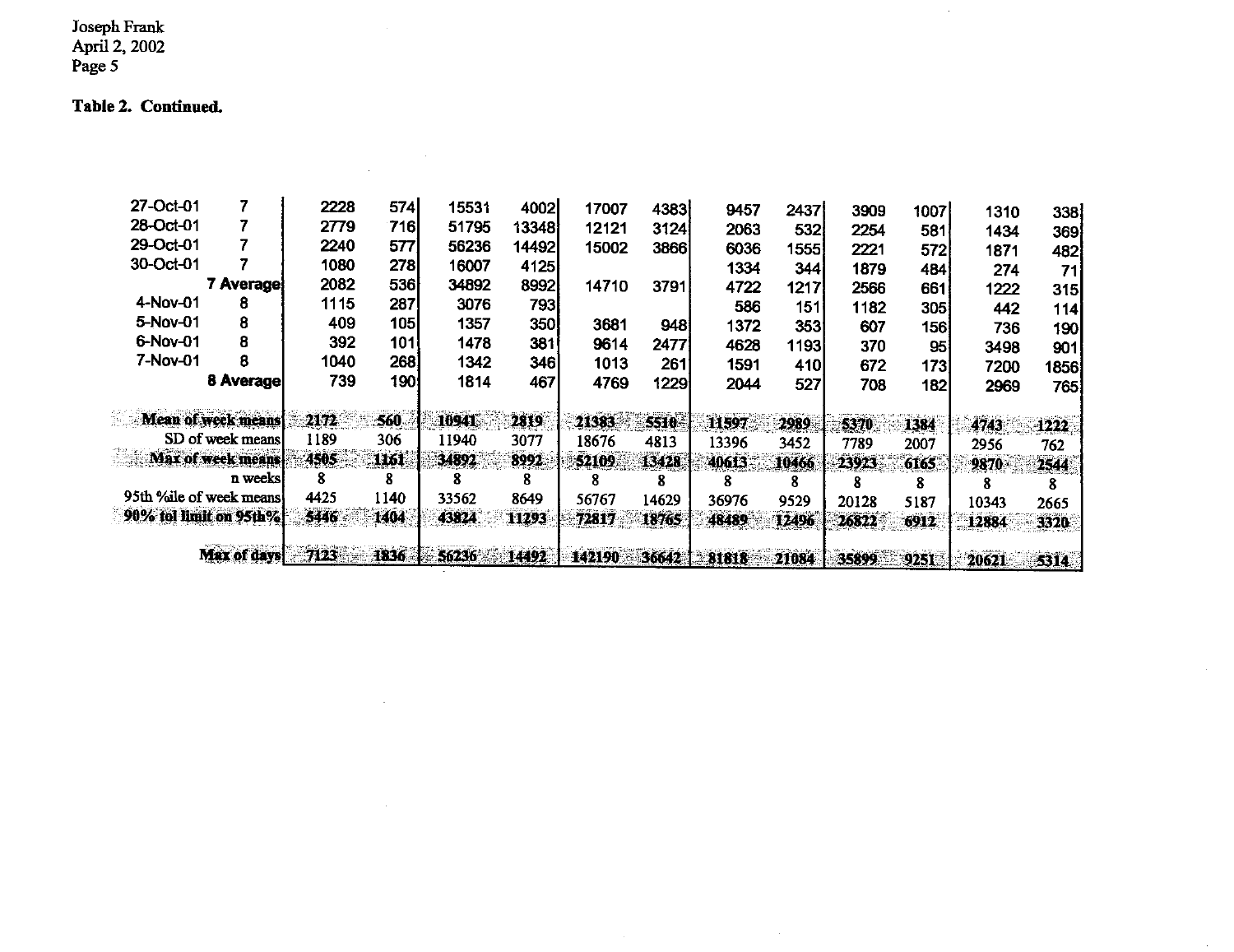**Continued** 

**Table 2a. Natural logarithms of daily concentrations and intermediate calculations for Monterey/Santa Cruz County sites.** 

|           | In values  |       |                          |       |                   |                      |            |       |                                             |       |                |       |
|-----------|------------|-------|--------------------------|-------|-------------------|----------------------|------------|-------|---------------------------------------------|-------|----------------|-------|
|           | <b>CHU</b> |       | LJE                      |       | <b>MES</b>        |                      | <b>PMS</b> |       | <b>SAL</b>                                  |       | <b>SES</b>     |       |
|           | (ng/m3)    |       | $*($ pptv $)($ ng/m3 $)$ |       | *(pptv) $(ng/m3)$ | $\sqrt{\frac{1}{2}}$ | (ng/m3)    |       | "(pptv) (ng/m3)   *(pptv) (ng/m3)   *(pptv) |       |                |       |
| 8-Sep-01) | 7.165      | 5.809 | 7.670                    | 6.314 | 5.544             | 4.188                | 7.322      | 5.966 | 7.519                                       | 6.163 | 6.203          | 4.847 |
| 9-Sep-01  | 8.199      | 6.843 | 10.091                   | 8.735 | 9.596             | 8.240                | 9.697      | 8.341 | 8.251                                       | 6.895 | 8.700          | 7.344 |
| 10-Sep-01 | 7.966      | 6.610 | 9.839                    | 8.483 |                   |                      |            |       | 9.725                                       | 8.370 |                |       |
| 11-Sep-01 |            |       | 9.947                    | 8.591 |                   |                      |            |       |                                             |       |                |       |
| 17-Sep-01 |            |       |                          |       |                   |                      |            |       |                                             |       |                |       |
|           | 6.841      | 5.485 | 7.088                    | 5.732 | 8.324             | 6.968                | 8.330      | 6.974 | 6.436                                       | 5.080 | 8.387          | 7.031 |
| 18-Sep-01 | 6.676      | 5.320 | 6.847                    | 5.491 | 7.993             | 6.637                | 7.969      | 6.613 | 6.698                                       | 5.342 | 8.267          | 6.911 |
| 22-Sep-01 | 7.526      | 6.170 | 8.440                    | 7.084 | 8.272             | 6.916                | 8.802      | 7.446 | 7.665                                       | 6.309 |                |       |
| 23-Sep-01 | 6.881      | 5.525 | 7.617                    | 6.262 | 7.900             | 6.544                | 8.391      | 7.035 | 7.138                                       | 5.782 | 9.304          | 7.948 |
| 24-Sep-01 | 7.157      | 5.801 | 7.994                    | 6.638 | 10.147            | 8.791                | 9.205      | 7.849 | 7.488                                       | 6.132 | 8.299          | 6.943 |
| 25-Sep-01 | 8.617      | 7.261 | 7.899                    | 6.543 | 11.211            | 9.855                | 10.840     | 9.484 | 8.455                                       | 7.099 | 8.700          | 7.344 |
| 26-Sep-01 | 7.524      | 6.168 | 6.923                    | 5.567 | 10.641            | 9.285                | 9.442      | 8.086 | 6.973                                       | 5.617 | 7.568<br>9.105 | 6.213 |
| 27-Sep-01 | 7.541      | 6.186 | 6.768                    | 5.412 | 11.192            | 9.836                | 10.837     | 9.481 | 7.084                                       | 5.728 |                | 7.749 |
|           |            |       |                          |       |                   |                      |            |       |                                             |       | 8.387          | 7.031 |
| 3-Oct-01  | 7.167      | 5.811 | 7.397                    | 6.041 | 7.256             | 5.900                | 7.677      | 6.321 | 7.152                                       | 5.796 | 7.406          | 6,050 |
| 4-Oct-01  |            |       | 6.485                    | 5.129 | 8.904             | 7.548                | 8.040      | 6.684 | 6.150                                       | 4.794 | 8.006          | 6.650 |
| 5-Oct-01  | 6.848      | 5.492 | 7.132                    | 5.776 | 9.025             | 7.669                | 8.742      | 7.386 | 7.070                                       | 5.714 | 8.346          | 6.990 |
| 6-Oct-01  | 7.943      | 6.587 | 7.323                    | 5.967 | 11.865            | 10.509               | 9.338      | 7.982 | 9.148                                       | 7.792 | 7.120          | 5.764 |
|           |            |       |                          |       |                   |                      |            |       |                                             |       |                |       |
| 11-Oct-01 | 8.226      | 6.870 | 8.617                    | 7.261 | 11.369            | 10.013               | 9.304      | 7.948 | 9.122                                       | 7.766 | 8.576          | 7.220 |
| 12-Oct-01 | 8.430      | 7.074 | 9.327                    | 7.971 |                   |                      | 11.312     | 9.956 | 10.451                                      | 9.095 | 9.702          | 8.346 |
| 13-Oct-01 | 8.871      | 7.515 | 10.266                   | 8.910 |                   |                      | 10.567     | 9.211 | 10.488                                      | 9.132 | 9.653          | 8.297 |
| 14-Oct-01 | 7.855      | 6.499 | 10.125                   | 8.769 | 9.776             | 8.420                | 10.336     | 8.980 | 9.684                                       | 8.328 | 7.723          | 6.367 |
|           |            |       |                          |       |                   |                      |            |       |                                             |       |                |       |
| 19-Oct-01 | 8.046      | 6.690 | 9.215                    | 7.859 | 9.204             | 7.848                | 8.962      | 7.606 | 8.477                                       | 7.121 | 8.973          | 7.618 |
| 20-Oct-01 |            |       | 7.429                    | 6.073 | 7.204             | 5.848                | 7.287      | 5.931 | 7.235                                       | 5.879 | 6.854          | 5.498 |
| 21-Oct-01 | 6.881      | 5.525 | 6.280                    | 4.924 | 8.801             | 7.445                | 7.288      | 5.932 | 6.314                                       | 4.958 | 7.703          | 6.347 |
| 22-Oct-01 | 8.274      | 6.918 | 10.487                   | 9.131 | 10.299            | 8.943                | 8.986      | 7.631 | 8.057                                       | 6.701 | 9.934          | 8.578 |
|           |            |       |                          |       |                   |                      |            |       |                                             |       |                |       |
|           |            |       |                          |       |                   |                      |            |       |                                             |       |                |       |

 $\sim$ 

 $\omega$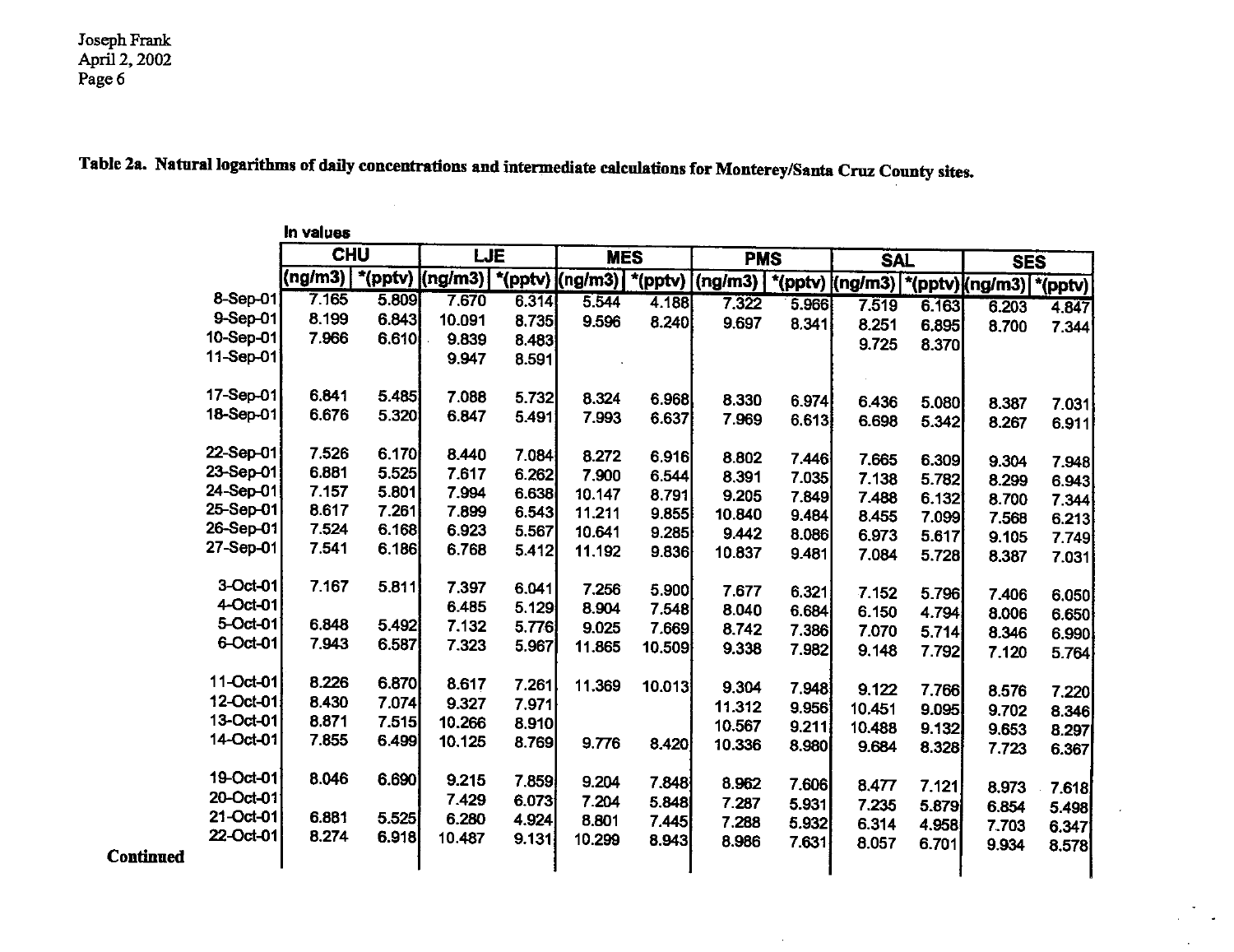#### **Table 2a. Continued.**

 $\mathbb{R}^2$ 

 $\sim 10^{-1}$ 

| 90% tol limit on 95th | 8054  | 2076  | 84282  | 21719 | 230039 | 59281 | 81887 | 21102     | 18459<br>29532 | 4757<br>7610 | 19269 | 4966            |
|-----------------------|-------|-------|--------|-------|--------|-------|-------|-----------|----------------|--------------|-------|-----------------|
| 95th %ile of days     | 6081  | 1567  | 48725  | 12556 | 123345 | 31786 | 50677 | 13060     |                |              |       |                 |
| n days:               | 29    | 29    | 32     | 32    | 26     | 26    | 30    | <b>30</b> | 31             | 31           | 30    | 30 <sub>l</sub> |
| Overall SD of days    | 0.72  | 0.72  | 1.43   | 1.43  | 1.51   | 1.51  | 1.26  | 1.26      | 1.23           | 1.23         | 1.09  | 1.09            |
| Overall mean of days  | 7.48  | 6.12  | 8.38   | 7.02  | 9.14   | 7.78  | 8.69  | 7.34I     | 7.74           | 6.38         | 8.01  | 6.65            |
| 7-Nov-01              | 6.946 | 5.591 | 7.202  | 5.846 | 6.920  | 5.565 | 7.372 | 6.016     | 6.510          | 5.154        | 8.882 | 7.526           |
| 6-Nov-01              | 5.971 | 4.616 | 7.299  | 5.943 | 9.171  | 7.815 | 8.440 | 7.084     | 5.913          | 4.557        | 8.160 | 6.804           |
| 5-Nov-01              | 6.014 | 4.658 | 7.213  | 5.857 | 8.211  | 6.855 | 7.224 | 5.868     | 6.408          | 5.052        | 6.601 | 5.245           |
| 4-Nov-01              | 7.017 | 5.661 | 8.032  | 6.676 |        |       | 6.374 | 5.018     | 7.075          | 5.719        | 6.091 | 4.735           |
| 30-Oct-01             | 6.985 | 5.629 | 9.681  | 8.325 |        |       | 7.196 | 5.840     | 7.538          | 6.182        | 5.612 | 4.256           |
| 29-Oct-01             | 7.714 | 6.358 | 10.937 | 9.581 | 9.616  | 8.260 | 8.705 | 7.350     | 7.706          | 6.350        | 7.534 | 6.178           |
| 28-Oct-01             | 7.930 | 6.574 | 10.855 | 9.499 | 9.403  | 8.047 | 7.632 | 6.276     | 7.721          | 6.365        | 7.268 | 5.912           |
| 27-Oct-01             | 7.709 | 6.353 | 9.651  | 8.295 | 9.741  | 8.385 | 9.154 | 7.798     | 8.271          | 6.915        | 7.178 | 5.822           |

 $\sim 10^7$ 

 $\sim 10^{-1}$ 

 $\sim$   $\sigma$   $_{\odot}$ 

 $\sim$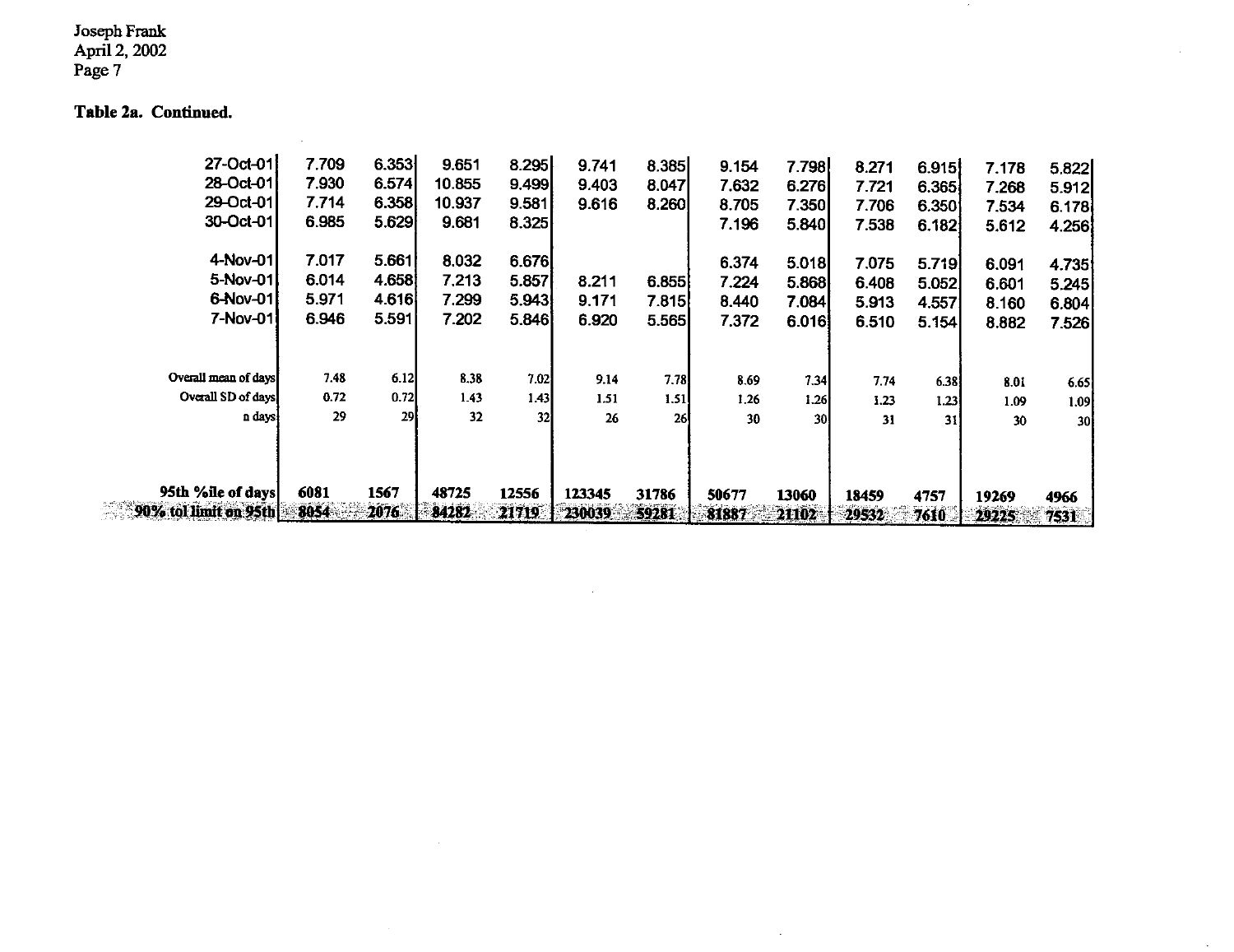**dpr** 

Paul E. Helliker Director

INDUSTRY

**Department of Pesticide Regulation** 

MEMORANDUM



**Governor**  Winston H. Hickox Secretary, California<br>**Environmental Protection Agency** 

|          |                                                                                                                                                                      | Protection       |
|----------|----------------------------------------------------------------------------------------------------------------------------------------------------------------------|------------------|
| TO:      | Joseph Frank, Senior Toxicologist<br>Worker Health and Safety Branch                                                                                                 | <b>HSM-02012</b> |
| FROM:    | Sally Powell, Senior Environmental Research Scientist Sally Pawll<br>$(916)$ 445-4248                                                                                |                  |
| DATE:    | April 9, 2002                                                                                                                                                        |                  |
| SUBJECT: | REVISED EXPOSURES TO METHYL BROMIDE BASED ON THE FINAL<br>REPORT ON THE 2001 MONITORING IN OXNARD/CAMARILLO AND<br>SANTA MARIA BY THE ALLIANCE OF THE METHYL BROMIDE |                  |

Exposures to methyl bromide in Oxnard/Camarillo and Santa Maria, based on the draft report by the Alliance of the Methyl Bromide Industry (AMBI, 2002a), were reported previously (Powell, 2002). In the final AMBI report (AMBI, 2002b), minor corrections to three data points from Oxnard/ Camarillo have been made. There were no changes to the Santa Maria data. This memo gives revised exposures based on the corrected data. All exposure calculations were as described in Powell (2002). Exposures are expressed as concentrations of methyl bromide in air for 24-hour, I-week and 8-week averaging periods (Table I). Daily concentrations and intermediate calculations are shown in Tables 2 and 3.

|                   |                 |                    |                                    | or ene haven yn ni omnew meuser y.       |                           |                            |
|-------------------|-----------------|--------------------|------------------------------------|------------------------------------------|---------------------------|----------------------------|
|                   |                 |                    | Daily                              | l-week                                   |                           | 8-week                     |
| Site <sup>a</sup> | n<br>days       | Maximum<br>$24-hr$ | 95%<br>tolerance<br>limit          | Maximum<br>weekly $^{b}$<br>mean         | 95%<br>tolerance<br>limit | Mean of<br>weekly<br>means |
|                   |                 |                    |                                    | Oxnard/Camarillo (15 Aug - 10 Oct, 2001) |                           |                            |
|                   |                 |                    |                                    | ppbv                                     |                           |                            |
| <b>PVW</b>        | 31 <sup>c</sup> | 3.17               | 2.56 <sup>d</sup>                  | 2.01                                     | 2.59                      | 0.56                       |
| <b>UWC</b>        | 19              | 4.35               | 8.77                               | 2.08                                     | 3.48                      | 0.82                       |
| <b>SHA</b>        | 29              | 2.94 <sup>e</sup>  | $2.43^{f}$                         | 2.30 <sup>g</sup>                        | 2.55 <sup>h</sup>         | $0.50^{t}$                 |
| <b>ABD</b>        | 21              | $0.44^{j}$         | 0.44                               | $0.44^{j}$                               | 0.58                      | 0.18                       |
|                   |                 |                    | Santa Maria (23 Aug – 9 Oct, 2001) |                                          |                           |                            |
|                   |                 |                    |                                    | ppbv                                     |                           |                            |
| <b>BLO</b>        | 31              | 4.55               | 4.85                               | 1.89                                     | 2.25                      | 0.73                       |
| <b>AGCCRS</b>     | 28              | 1.16               | 1.28                               | 0.85                                     | 1.00                      | 0.28                       |
| <b>EDW</b>        | 30              | 11.15              | 10.57                              | 6.49                                     | 7.10                      | 1.32                       |
| PNT               | 24              | 2.69               | 4.62                               | 1.75                                     | 2.26                      | 0.93                       |

**Table 1. Methyl bromide concentrations (ppbv) in Oxnard/Camarillo and Santa Maria, 2001, based on monitoring by the Alliance of the Methvl Bromide Industry.** 

10011 Street • P.O. Box 4015 • Sacramento, California 95812-4015 • www.cdpr.ca.gov

**A Department of the California Environmental Protection Agency**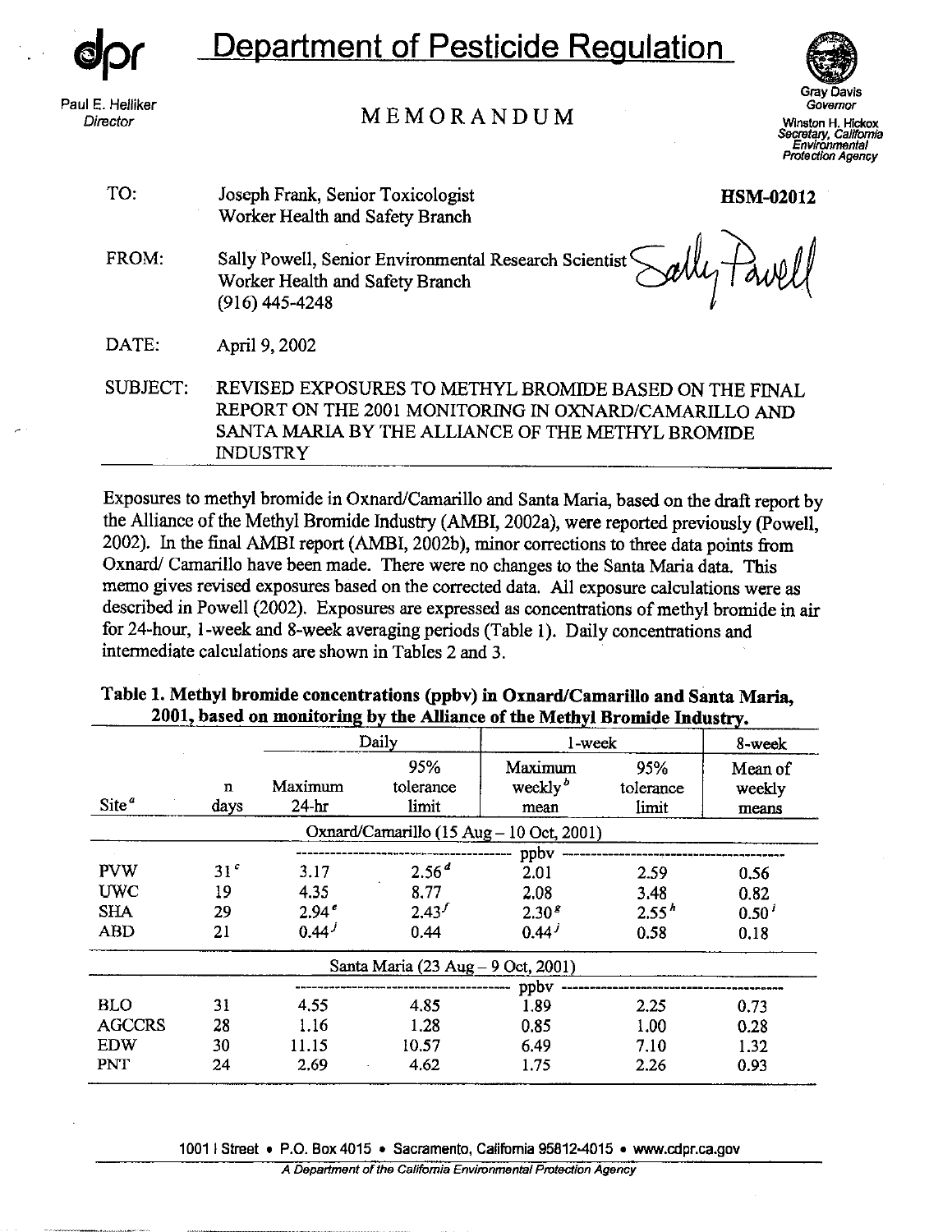*a* Monitoring sites described in AMBI (2002b).

*b* Each weekly mean is the arithmetic mean of the 24-hr samples (*n* ranged 1 - 5) in a calendar week.

••

*c* Changed from 30 days in draft version.

*d* Changed from 2.68 ppbv in draft version.

e Changed from 3.38 ppbv in draft version.

*f* Changed from 2.41 ppbv in draft version.

*g* Changed from 2.47 ppbv in draft version.

h Changed from 2. 73 ppbv in draft version.

*i* Changed from 0.51 ppbv in draft version.

*j* Measured in a week with only one 24-hr sample.

#### **References**

/

- AMBI. 2002a. Draft preliminary report: Methyl bromide ambient air monitoring in Oxnard/Camarillo and Santa Maria, August-October, 2001. Draft dated Feb. 15. Sacramento, CA: Alliance of the Methyl Bromide Industry.
- AMBI. 2002b. Final report: Methyl bromide ambient air monitoring in Oxnard/Camarillo and Santa Maria, August-October, 2001. Report dated April **4.** Sacramento, CA: Alliance of the Methyl Bromide Industry.
- Powell, S. 2002. Exposures to methyl bromide based on the report on the 2001 monitoring in Oxnard/Camarillo and Santa Maria by the Alliance of the Methyl Bromide Industry. HSM-02007. Sacramento, CA: Worker Health and Safety Branch, Department of Pesticide Regulation, California Environmental Protection Agency.

cc: Tom Thongsinthusak Lori Lim Randy Segawa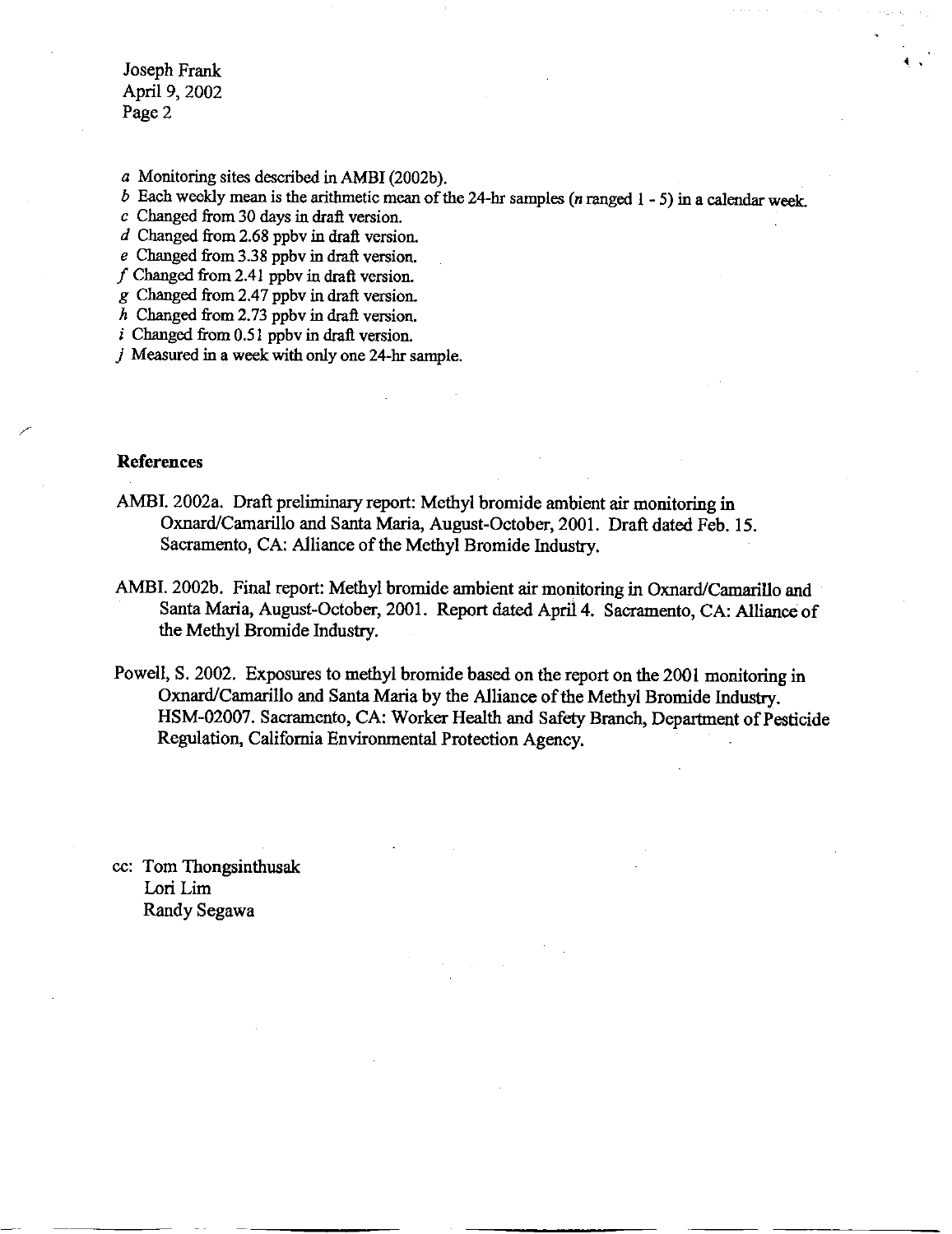|                 |                         | ppby       |            |            |            |        | ln(ppbv)    |                         |            |            |            |            |
|-----------------|-------------------------|------------|------------|------------|------------|--------|-------------|-------------------------|------------|------------|------------|------------|
| <b>DATE</b>     | Week                    | <b>PVW</b> | <b>UWC</b> | <b>SHA</b> | <b>ABD</b> |        | <b>DATE</b> | Week                    | <b>PVW</b> | <b>UWC</b> | <b>SHA</b> | <b>ABD</b> |
| 15-Aug-01       | 1                       | 1.82       | 2.58       | 0.69       |            | Wed    | 15-Aug-01   | 1                       | 0.60       | 0.95       | $-0.37$    |            |
| 16-Aug-01       | 1                       | 1.05       | 1.85       | 0.17       |            | Thur   | 16-Aug-01   | ı                       | 0.05       | 0.61       | $-1.77$    |            |
| 17-Aug-01       | $\mathbf{I}$            | 3.17       | 1.80       | 0.18       |            | Fri    | 17-Aug-01   | $\mathbf{I}$            | 1.15       | 0.59       | $-1.73$    |            |
| 18-Aug-01       | $\mathbf{I}$            |            |            |            |            |        | 18-Aug-01   | I                       |            |            |            |            |
| 19-Aug-01       | 1                       |            |            |            |            |        | 19-Aug-01   | $\mathbf{I}$            |            |            |            |            |
|                 | 1 Average               | 2,01       | 2.08       | 0.35       |            |        |             |                         |            |            |            |            |
| 20-Aug-01       | 2                       |            |            |            |            |        | 20-Aug-01   | $\mathbf{2}$            |            |            |            |            |
| 21-Aug-01       | $\overline{2}$          | 0.50       | 1.53       |            |            | Tue    | 21-Aug-01   | 2                       | $-0.70$    | 0.42       |            |            |
| 22-Aug-01       | $\overline{2}$          | 1.91       | 0.45       |            |            | Wed    | 22-Aug-01   | 2                       | 0.65       | $-0.79$    |            |            |
| 23-Aug-01       | 2                       | 2.49       | 4.35       | 2.94       |            | Thur   | 23-Aug-01   | $\overline{\mathbf{c}}$ | 0.91       | 1.47       | 1.08       |            |
| 24-Aug-01       | $\overline{\mathbf{2}}$ |            | 2.01       | 2.86       |            | Fri    | 24-Aug-01   | $\overline{a}$          |            | 0.70       | 1.05       |            |
| 25-Aug-01       | $\mathbf{z}$            | 0.81       | 0.25       | 1.09       |            | Sat    | 25-Aug-01   | $\mathbf{2}$            | $-0.21$    | $-1.40$    | 0.09       |            |
| 26-Aug-01       | $\overline{a}$          |            |            |            |            |        | 26-Aug-01   | 2                       |            |            |            |            |
|                 | 2 Average               | 1.43       | 1.72       | 2,30       |            |        |             |                         |            |            |            |            |
| 27-Aug-01       | 3                       |            |            |            |            |        | 27-Aug-01   | 3                       |            |            |            |            |
| 28-Aug-01       | 3                       | 0.12       | 0.21       | 1.09       |            | Tue    | 28-Aug-01   | 3                       | $-2.11$    | $-1.54$    | 0.08       |            |
| 29-Aug-01       | 3                       | 0,15       | 0.10       | 0.07       |            | Wed    | 29-Aug-01   | 3                       | $-1.90$    | $-2.29$    | 2.70       |            |
| 30-Aug-01       | 3                       | 0.28       | 0.35       | 0.56       | 0.44       | Thur   | 30-Aug-01   | 3                       | $-1.29$    | $-1.05$    | $-0.58$    | $-0.83$    |
| 31-Aug-01       | 3                       | 0.15       | 0.18       |            |            | Fri    | 31-Aug-01   | 3                       | $-1.87$    | $-1.74$    |            |            |
| $1-$ Sep $-01$  | $\overline{\mathbf{3}}$ |            |            |            |            |        | 1-Sep-01    | 3                       |            |            |            |            |
| $2-Sep-01$      | 3                       |            |            |            |            |        | 2-Sep-01    | 3                       |            |            |            |            |
|                 | 3 Average               | 0.18       | 0.21       | 0.57       | 0.436      |        |             |                         |            |            |            |            |
| $3-Sep-01$      | 4                       |            |            |            |            |        | $3-Sep-01$  | 4                       |            |            |            |            |
| $4-Sep-01$      | 4                       |            |            |            |            |        | $4-Sep-01$  | 4                       |            |            |            |            |
| 5-Sep-01        | 4                       |            |            |            |            |        | 5-Sep-01    | 4                       |            |            |            |            |
| 6-Sep-01        | 4                       | 0.20       |            | 0.04       | 0.05       | Thur   | $6-Sep-01$  | 4                       | $-1.61$    |            | $-3.27$    | $-2,96$    |
| 7-Sep-01        | 4                       | 0.10       |            | 0.03       | 0.13       | Fri    | 7-Sep-01    | 4                       | $-2.30$    |            | $-3.41$    | $-2.03$    |
| 8-Sep-01        | 4                       | 0.07       |            | 0.05       | 0.13       | Sat    | 8-Sep-01    | 4                       | $-2.67$    |            | $-3.02$    | $-2.08$    |
| 9-Sep-01        | $\overline{\mathbf{4}}$ | 0.16       |            | 0.23       | 0.39       | $S$ un | 9-Sep-01    | 4                       | $-1.85$    |            | $-1.47$    | $-0.93$    |
|                 | 4 Average               | 0.13       |            | 0.09       | 0.18       |        |             |                         |            |            |            |            |
| 10-Sep-01       | 5                       |            |            |            |            |        | 10-Sep-01   | 5                       |            |            |            |            |
| 11-Sep-01       | 5                       |            |            |            |            |        | 11-Sep-01   | 5                       |            |            |            |            |
| $12-Sep-01$     | 5                       |            |            |            |            |        | 12-Sep-01   | 5                       |            |            |            |            |
| 13-Sep-01       | 5                       | 0.17       |            | 0.38       | 0.07       | Thur.  | 13-Sep-01   | 5                       | $-1.80$    |            | $-0.98$    | $-2.67$    |
| 14-Sep-01       | 5                       | 0.15       |            | 0.07       | 0.10       | Fri    | 14-Sep-01   | 5                       | $-1.93$    |            | $-2.69$    | $-2.27$    |
| 15-Sep-01       | 5.                      | 0.20       |            | 0.13       | 0.15       | Sat    | 15-Sep-01   | 5                       | $-1.61$    |            | $-2.04$    | $-1.92$    |
| $16-$ Sep $-01$ | 5                       | 0.29       |            | 0.11       | 0.11       | Sun    | 16-Sep-01   | 5                       | $-1.25$    |            | $-2.17$    | $-2.17$    |
|                 | 5 Average               | 0.20       |            | 0.17       | 0.11       |        |             |                         |            |            |            |            |
| 17-Sep 01       | 6                       | 0.35       |            | 0.13       | 0.14       | Mon    | 17-Sep-01   | 6                       | $-1.05$    |            | $-2.02$    | $-2.00$    |
| 18-Sep-01       | 6                       |            |            |            |            |        | 18-Sep-01   | 6                       |            |            |            |            |
| $19-Sep-01$     | 6                       | 0.18       | 0.18       | 0.10       | 0.10       | Wed    | 19-Sep-01   | 6                       | $-1.71$    | $-1.71$    | $-2.32$    | $-2,28$    |
| 20-Sep-01       | 6                       | 0.59       | 0.30       | 0.58       | 0.11       | Thur   | 20-Sep-01   | 6                       | $-0.53$    | $-1.19$    | $-0.54$    | $-2.21$    |
| $21-Sep-01$     | 6                       |            |            |            |            |        | 21-Sep-01   | 6                       |            |            |            |            |
| 22-Sep-01       | 6                       |            |            |            |            |        | 22-Sep-01   | 6                       |            |            |            |            |
| $23-Sep-01$     | 6                       |            |            |            |            |        | $23-Sep-01$ | 6                       |            |            |            |            |
|                 | 6 Average               | 0.37       | 0.24       | 0.27       | 0.116      |        |             |                         |            |            |            |            |

# Table 2. Daily concentrations and intermediate calculations for Oxnard/Camarillo.<br> $\frac{10(100)(1000)}{10(100)(1000)}$

**continued**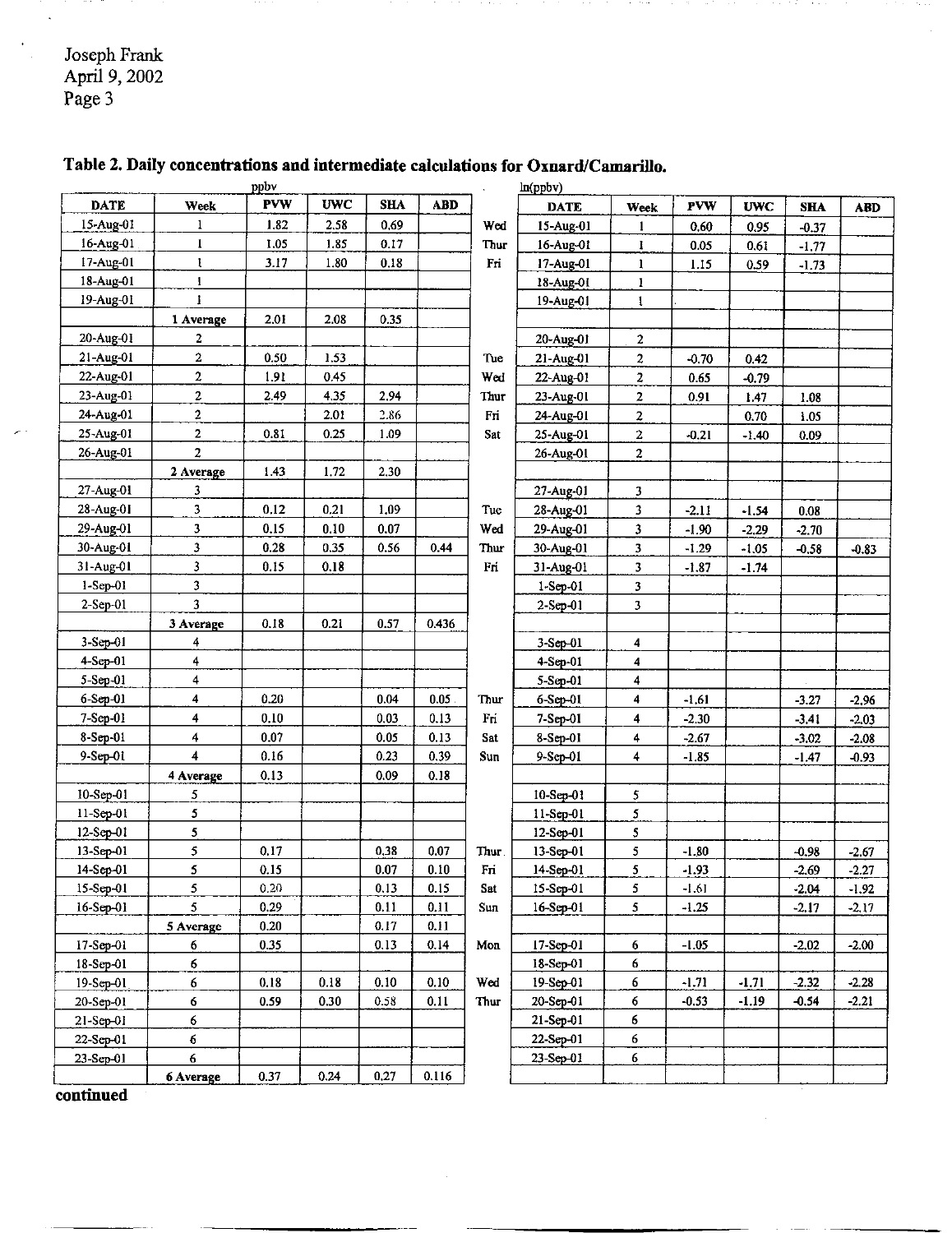## **Table 2. Continued.**

|                            |                          | ppby       |            |            |            |                 | ln(ppbv)              |                |            |            |            |            |
|----------------------------|--------------------------|------------|------------|------------|------------|-----------------|-----------------------|----------------|------------|------------|------------|------------|
| <b>DATE</b>                | Week                     | <b>PVW</b> | <b>UWC</b> | <b>SHA</b> | <b>ABD</b> |                 | <b>DATE</b>           | Week           | <b>PVW</b> | <b>UWC</b> | <b>SHA</b> | <b>ABD</b> |
| $24-Sep-01$                | 7                        |            |            |            |            |                 | 24-Sep-01             | 7              |            |            |            |            |
| 25-Sep-01                  | 7                        |            |            |            |            |                 | $25-Step-01$          | 7              |            |            |            |            |
| 26-Sep-01                  | 7                        | 0.17       | 0.60       | 0.45       | 0.25       | Wed             | $26-Sep-01$           | 7              | $-1.79$    | $-0.52$    | $-0.81$    | $-1.37$    |
| $27-Sep-01$                | 7                        | 0.08       |            | 0.09       | 0.12       | Thur            | $27-Sep-01$           | $\overline{7}$ | $-2.48$    |            | $-2.38$    | $-2.10$    |
| $28-5ep-01$                | $\tau$                   | 0.08       |            | 0.10       | 0.15       | F <sub>II</sub> | 28-Sep-01             | $\tau$         | $-2.48$    |            | $-2.32$    | $-1.88$    |
| 29-Sep-01                  | 7                        | 0.11       |            | 0.19       | 0.19       | Sat             | 29-Sep-01             | $\overline{7}$ | $-2.20$    |            | $-1.67$    | $-1.64$    |
| 30-Sep-01                  | $\overline{\phantom{a}}$ | 0.15       |            | 0.07       | 0.06       | <b>Sun</b>      | $30-Sep-01$           | 7              | $-1.93$    |            | $-2.65$    | $-2.87$    |
|                            | 7 Average                | 0.12       | 0.60       | 0.18       | 0.16       |                 |                       |                |            |            |            |            |
| $1-Oct-01$                 | 8                        |            |            |            |            |                 | $1-Oct-01$            | 8              |            |            |            |            |
| $2-Oct-01$                 | 8                        |            |            |            |            |                 | 2-Oct-01              | 8              |            |            |            |            |
| $3-Oct-01$                 | 8                        |            |            |            |            |                 | 3-Oct-01              | 8              |            |            |            |            |
| $4-Oct-01$                 | 8                        |            |            |            |            |                 | $4-Oct-01$            | 8              |            |            |            |            |
| $5-Oct-01$                 | 8                        |            |            |            |            |                 | 5-Oct-01              | 8              |            |            |            |            |
| 6-Oct-01                   | 8                        |            |            |            |            |                 | 6-Oct-01              | 8              |            |            |            |            |
|                            | 8 Average                |            |            |            |            |                 |                       |                |            |            |            |            |
| $7-Oct-01$                 | 9                        | 0.06       | 0.07       | 0.10       | 0.04       | Sun             | $7-Oct-01$            | 9              | $-2.80$    | $-2.73$    | $-2.34$    | $-3.17$    |
| 8-Oct-01                   | 9                        | 0.05       | 0.05       | 0.05       | 0.06       | Mon             | 8-Oct-01              | 9              | $-3.04$    | $-2.91$    | $-3.02$    | $-2.75$    |
| 9-Oct-01                   | 9                        | 0.09       | 0.07       | 0.07       | 0.10       | Tue             | $9-Oct-01$            | 9              | $-2.44$    | $-2.73$    | $-2.73$    | $-2.27$    |
| 10-Oct-01                  | 9                        | 0.10       | 0.07       | 0.11       | 0.11       | Wed             | 10-Oct-01             | 9              | $-2.29$    | $-2.70$    | $-2.24$    | $-2.20$    |
|                            | 9 Average                | 0.07       | 0.06       | 0.08       | 0.08       |                 |                       |                |            |            |            |            |
| Mean of week means         |                          | 0.564      | 0.817      | 0.500      | 0.179      |                 | Overall mean of days  |                | $-1.43$    | $-0.98$    | $-1.69$    | $-2.12$    |
| SD of week means           |                          | 0.736      | 0.862      | 0.743      | 0.131      |                 | Overall SD of days    |                | 1.14       | 1.41       | 1.23       | 0.60       |
| Max of week means          |                          | 2.014      | 2.077      | 2,297      | 0.436      |                 | n days                |                | 31         | 19         | 29         | 21         |
| n weeks                    |                          | 8          | 6          | 8          | 6          |                 |                       |                |            |            |            |            |
| 95th %ile of week means    |                          | 1.96       | 2.55       | 1.91       | 0.44       |                 |                       |                |            |            |            |            |
| 90% tol limit on 95th %ile |                          | 2.59       | 3.48       | 2.55       | 0.58       |                 |                       |                |            |            |            |            |
| Max of days                |                          | 3.17       | 4.35       | 2.94       | 0.44       |                 | 95th %lle of days     |                | 1.65       | 4.37       | 1.51       | 0.34       |
|                            |                          |            |            |            |            |                 | 90% tol limit on 95th |                | 2.56       | 8.77       | 2.43       | 0.44       |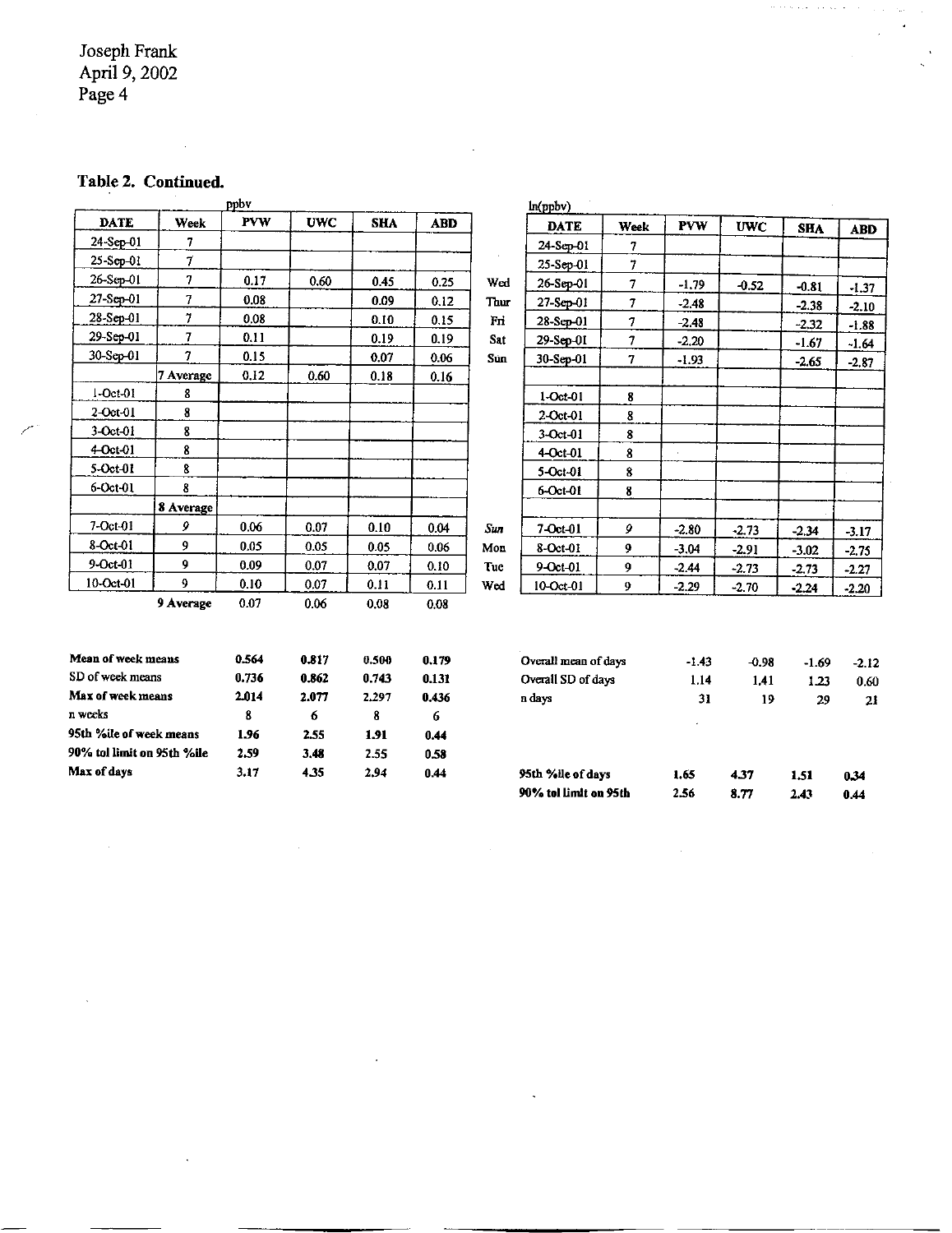$\overline{\phantom{a}}$ 

|                | ppby                    |            |            |            |            |            | ln(ppbv)    |                         |            |         |         |            |
|----------------|-------------------------|------------|------------|------------|------------|------------|-------------|-------------------------|------------|---------|---------|------------|
| DATE           | Week                    | <b>BLO</b> | <b>AGC</b> | <b>EDW</b> | <b>PNT</b> |            | <b>DATE</b> | Week                    | <b>BLO</b> | AGC     | EDW     | <b>PNT</b> |
| $23-Aug-01$    | 2                       | 0.04       | 0.03       | 0.02       |            | Thur       | 23-Aug-01   | $\overline{\mathbf{c}}$ | $-3.12$    | $-3.47$ | $-4.07$ |            |
| 24-Aug-01      | $\overline{c}$          | 0.03       | 0.13       | 1.02       |            | Fri        | 24-Aug-01   | $\overline{\mathbf{2}}$ | $-3.44$    | $-2.01$ | 0.02    |            |
| 25-Aug-01      | $\overline{2}$          | 0.68       | 0.11       | 0.69       |            | <b>Sat</b> | 25-Aug-01   | $\mathbf{2}$            | $-0.39$    | $-2.23$ | $-0.38$ |            |
| 26-Aug-01      | $\overline{\mathbf{c}}$ | 3.46       | 0.13       | 1.33       | 0.34       | Sun        | 26-Aug-01   | $\mathbf 2$             | 1.24       | $-2.02$ | 0.29    | $-1.08$    |
|                | 2 Average               | 1.05       | 0.10       | 0.76       | 034        |            |             |                         |            |         |         |            |
| 27-Aug-01      | $\mathbf{3}$            | 2.09       | 0.14       | 0.98       | 0.68       | Mon        | 27-Aug-01   | 3                       | 0.74       | $-2.00$ | $-0.02$ | $-0.38$    |
| 28-Aug-01      | 3                       | 0.19       | 0.06       | 0.44       | 0.10       | Tue        | 28-Aug-01   | 3                       | $-1.67$    | $-2.88$ | $-0.81$ | $-2.28$    |
| 29-Aug-01      | 3                       | 0.34       | 0.02       | 0.32       | 1.29       | Wed        | 29-Aug-01   | 3                       | $-1.08$    | $-3.73$ | $-1.14$ | 0.25       |
| 30-Aug-01      | 3                       | 0.30       | 0.06       | $0.58\,$   | 1.68       | Thur       | 30-Aug-01   | 3                       | $-1.19$    | $-2.78$ | $-0.54$ | 0.52       |
| 31-Aug-01      | 3                       |            |            |            |            |            | 31-Aug-01   | 3                       |            |         |         |            |
| $l-Sep-01$     | 3                       |            |            |            |            |            | $1-Sep-01$  | 3                       |            |         |         |            |
| 2-Sep-01       | 3                       |            |            |            |            |            | $2-Scp-01$  | 3                       |            |         |         |            |
|                | 3 Average               | 0.73       | 0.07       | 0.58       | 0.94       |            |             |                         |            |         |         |            |
| $3-Sep-01$     | 4                       |            |            |            |            |            | 3-Sep-01    | 4                       |            |         |         |            |
| $4$ -Sep-01    | 4                       | 0.07       | 0.05       | 0.30       | 0.22       | Tue        | 4-Sep-01    | $\overline{\mathbf{4}}$ | $-2.70$    | $-3.10$ | $-1.22$ | $-1.51$    |
| 5-Sep-01       | 4                       | 0.17       | 0.05       | 0.09       | 0.43       | Wed        | 5-Sep-01    | 4                       | $-1.80$    | $-3.08$ | $-2.42$ | $-0.85$    |
| $6-Sep-01$     | 4                       | 0.21       | 0.13       | 0.59       | 0.51       | Thur       | 6-Sep-01    | 4                       | $-1.55$    | $-2.01$ | $-0.52$ | $-0.67$    |
| 7-Sep-01       | 4                       | 0.11       |            | 0.20       |            | Fri        | 7-Sep-01    | 4                       | $-2.19$    |         | $-1.59$ |            |
| 8-Sep-01       | 4                       |            |            |            |            |            | 8-Sep-01    | 4                       |            |         |         |            |
| $9-$ Sep $-01$ | 4                       |            |            |            |            |            | $9-Sep-01$  | 4                       |            |         |         |            |
|                | 4 Average               | 0.14       | 0.07517    | 0.30       | 0.39       |            |             |                         |            |         |         |            |
| $10-Sep-01$    | 5                       |            |            |            |            |            | 10-Sep-01   | 5                       |            |         |         |            |
| $11-Sep-01$    | 5                       | 1.47       | 0.15       | 1.30       | 1.81       | Tue        | $11-Sep-01$ | 5                       | 0.38       | $-1.90$ | 0.26    | 0.59       |
| 12-Sep-01      | 5                       |            | 0.21       | 0.68       | 0.78       | Wed        | 12-Sep-01   | $\overline{5}$          |            | $-1.57$ | $-0.39$ | $-0.25$    |
| 13-Sep-01      | 5                       | 0,40       | 0.21       | 0,64       | 0.59       | Thur       | 13-Sep-01   | 5                       | $-0.91$    | $-1.57$ | $-0.44$ | $-0.54$    |
| 14-Sep-01      | 5                       | 0.51       | 0.20       | 1.01       | 1.07       | $F_{II}$   | 14-Sep-01   | 5                       | $-0.67$    | $-1.63$ | 0.01    | 0.07       |
| 15-Sep-01      | 5                       |            |            |            |            |            | 15-Sep-01   | $\mathfrak{s}$          |            |         |         |            |
| 16-Sep-01      | $\mathsf{s}$            | 0.78       |            |            |            |            | 16-Sep-01   | 5                       | $-0.25$    |         |         |            |
|                | 5 Average               | 0.79       | 0.19       | 0.91       | 1.06       |            |             |                         |            |         |         |            |
| 17-Sep-01      | 6                       | 0.31       | 0.14       | 0.54       | 0.57       | Mon        | 17-Sep-01   | 6                       | $-1.18$    | $-1.94$ | $-0.62$ | 0.57       |
| 18-Sep-01      | 6                       | 0.33       | 0.37       | 0.83       |            | Tue        | 18-Sep-01   | 6                       | $-1.12$    | $-1.01$ | $-0.19$ |            |
| 19-Sep-01      | 6                       | 0.42       | 0.30       | 0.49       |            | Wed        | 19-Sep-01   | 6                       | $-0.87$    | $-1.22$ | $-0.72$ |            |
| 20-Sep-01      | 6                       |            |            |            |            |            | 20-Sep-01   | 6                       |            |         |         |            |
| 21-Sep-01      | 6                       |            |            |            |            |            | $21-Scp-01$ | 6                       |            |         |         |            |
| 22-Sep-01      | 6                       |            |            |            |            |            | 22-Sep-01   | 6                       |            |         |         |            |
| 23-Sep-01      | 6                       |            |            |            |            |            | 23-Sep-01   | 6                       |            |         |         |            |
|                | 6 Average               | 0.35       | 0.27       | 0.62       | 0.57       |            |             |                         |            |         |         |            |

## **Table** 3. **Daily concentrations and intermediate calculations for Santa Maria.**

**continued**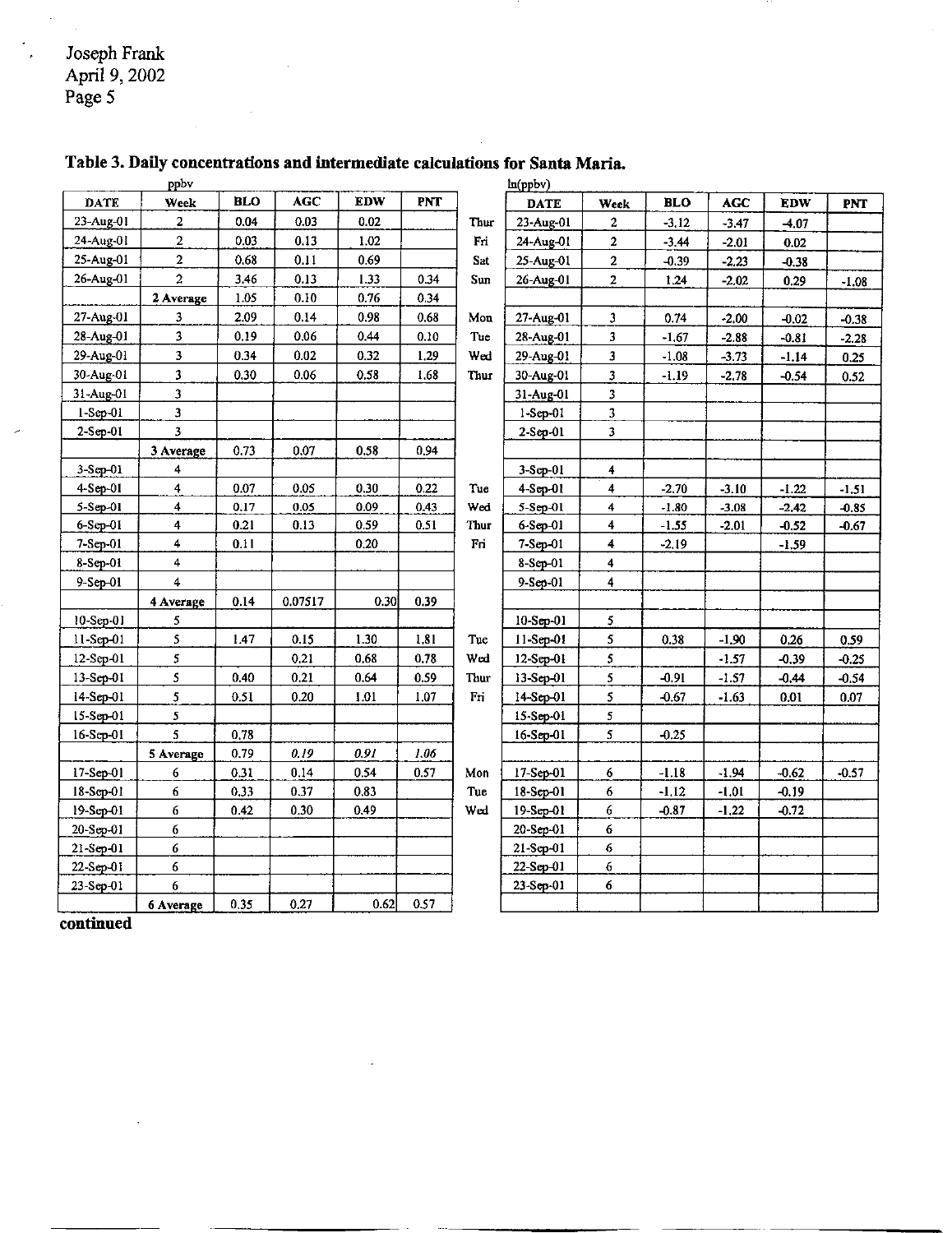## **Table 3. Continued.**

| ppby<br><b>DATE</b><br>Week |                            |            |            |            |            |            | ln(npby)              |                |            |         |            |            |
|-----------------------------|----------------------------|------------|------------|------------|------------|------------|-----------------------|----------------|------------|---------|------------|------------|
|                             |                            | <b>BLO</b> | <b>AGC</b> | <b>EDW</b> | <b>PNT</b> |            | <b>DATE</b>           | Week           | <b>BLO</b> | AGC     | <b>EDW</b> | <b>PNT</b> |
| 24-Sep-01                   | 7                          | 2.22       | 0.20       | 4.09       | 1.24       | Mon        | 24-Sep-01             | $\overline{7}$ | 0.80       | $-1.62$ | 1.41       | 0.22       |
| 25-Sep-01                   | $\overline{7}$             | 1.12       |            | 7.08       |            | Tue        | $25-Sep-01$           | 7              | 0,11       |         | 1.96       |            |
| $26 - Sep -01$              | 7                          | 0.34       | 0.42       | 11.15      | 0.55       | Wed        | $26-Sep-01$           | 7              | $-1.09$    | $-0.87$ | 2.41       | $-0.60$    |
| $27-Scp-01$                 | 7                          | 1.20       | 0.72       | 4.05       | 0.83       | Thur       | $27-$ Sep $-01$       | 7              | 0.18       | $-0.33$ | 1.40       | $-0.19$    |
| 28-Sep-01                   | 7                          |            |            |            |            |            | $28-$ Sep-01          | 7              |            |         |            |            |
| $29-Sep-01$                 | $\cdot$ 7                  |            |            |            |            |            | $29-$ Sep $-01$       |                |            |         |            |            |
| $30-Sep-01$                 | 7                          | 4.55       |            | 6.08       | 2.69       | Sun        | $30-Sep-01$           | $\overline{7}$ | 1.52       |         | 1.81       | 0.99       |
|                             | 7 Average                  | 1.89       | 0.45       | 6.49       | 1.33       |            |                       |                |            |         |            |            |
| $1-Oct-01$                  | 8                          | 0.24       | 0.90       | 0.38       | 1,98       | Mon        | $1-Oct-01$            | 8              | $-1.44$    | $-0.11$ | $-0.98$    | 0.68       |
| $2-Oct-01$                  | 8                          | 0.52       | 1.16       | 0.63       | 1.85       | Tue        | $2-Oct-01$            | 8              | $-0.65$    | 0.15    | $-0.39$    | 0.62       |
| $3-Oct-01$                  | 8                          | 0.24       | 0.48       | 0.22       | 1.43       | Wed        | $3-Oct-01$            | 8              | $-1.45$    | $-0.74$ | $-1.52$    | 0.36       |
| $4-Oct-01$                  | 8                          |            |            |            |            |            | $4-Oct-01$            | 8              |            |         |            |            |
| $5-Oct-01$                  | 8                          |            |            |            |            |            | 5-Oct-01              | 8              |            |         |            |            |
|                             | 8 Average                  | 0.33       | 0.85       | 0.42       | 1.75       |            |                       |                |            |         |            |            |
| $6$ -Oct-01                 | 9                          | 0.58       | 0.08       | 0.36       | 0.82       | Sat        | 6-Oct-01              | 9              | $-0.54$    | $-2,58$ | $-1.03$    | $-0.20$    |
| 7-Oct-01                    | 9                          | 0.52       | 0.21       |            | 0.93       | <b>Sun</b> | 7-Oct-01              | 9              | -0.66      | $-1.56$ |            | $-0.07$    |
| 8-Oct-01                    | 9                          | 0.21       | 0.17       | 0.26       | 0.21       | Mon        | 8-Oct-01              | 9              | $-1.57$    | $-1.79$ | $-1.34$    | $-1.57$    |
| 9-Oct-01                    | 9                          | 1.04       | 0.39       | 0.82       | 2.26       | Tue        | 9-Oct-01              | 9.             | 0.04       | $-0.95$ | $-0.20$    | 0.82       |
|                             | 9 Average                  | 0.59       | 0.21       | 0.48       | 1.06       |            |                       |                |            |         |            |            |
| Mean of week means          |                            | 0.73       | 0.28       | 1.32       | 0.93       |            | Overall mean of days  |                | $-0.86$    | $-1.80$ | $-0.37$    | $-0.24$    |
| SD of week means            |                            | 0.55       | 0.26       | 2.10       | 0.48       |            | Overall SD of days    |                | 1.17       | 0.98    | 1.31       | 0.82       |
| Max of week means           |                            | 1.89       | 0.85       | 6.49       | 1.75       |            | n days                |                | 31         | 28      | 30         | 24         |
| n weeks                     |                            | 8          | 8          | 8          | 8          |            |                       |                |            |         |            |            |
| 95th %ile of week means     |                            | 1.77       | 0.77       | 5.29       | 1.85       |            |                       |                |            |         |            |            |
|                             | 90% tol limit on 95th %ile | 2.25       | 1.00       | 7.10       | 2.26       |            | 95th %lle of days     |                | 3.10       | 0.87    | 6.42       | 3,24       |
| Max of days                 |                            | 4.55       | 1.16       | 11.15      | 2.69       |            | 90% tol limit on 95th |                | 4.85       | 1.28    | 10.57      | 4.62       |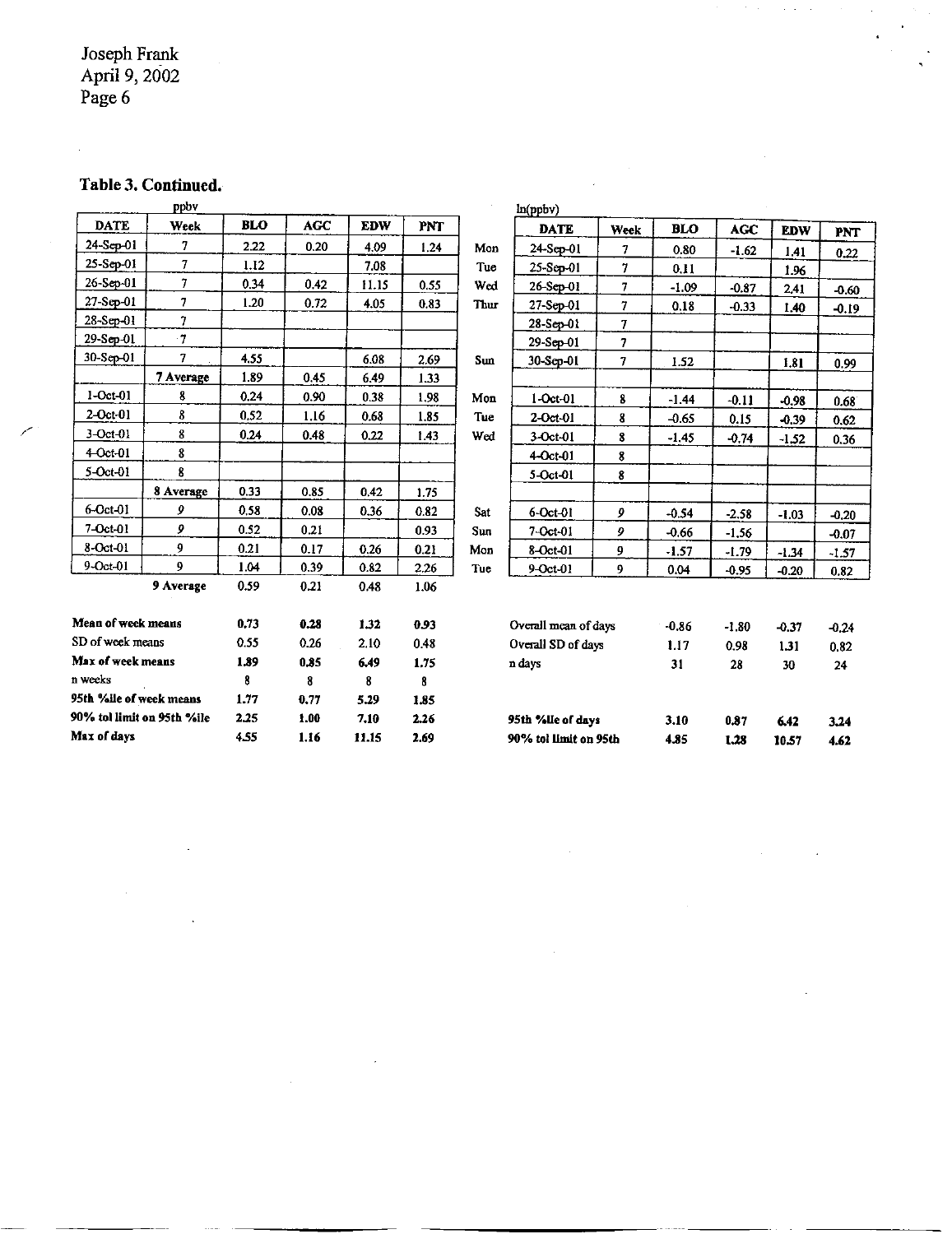*@Jpr* 

## **Department of Pesticide Regulation**

Paul E. Helliker Director

## **MEMORANDUM**



**Gray Davis Governor Winston H. Hickox Secretary, California Environmental Protection Agency** 

| TO:      | Gary Patterson, Ph.D., Chief<br>Medical Toxicology Branch                                                                              |
|----------|----------------------------------------------------------------------------------------------------------------------------------------|
| FROM:    | Nu-may Reed, Ph.D. Staff Toxicologist Numa Ried<br>Medical Toxicology Branch<br>$(916)$ 324-3508                                       |
| DATE:    | April 11, 2002                                                                                                                         |
| SUBJECT: | Risk of methyl bromide exposure in Monterey and Santa Cruz counties based on<br>California Air Resources Board monitoring in Fall 2001 |

This memorandum contains the estimation of risk associated with the air concentration of methyl bromide detected in Monterey and Santa Cruz counties by the California Air Resources Board (ARB) during the Fall (September 8 - November 7) of 2001 (ARB, 2002). In addition, a comparison is made between the risk estimates of year 2000 and 2001.

The risk is expressed as the margin of exposure (MOE), the ratio of the toxicity threshold No-Observed-Effect Level (NOEL) to the exposure:

 $\text{MOE} = \frac{\text{NOEL}}{\text{Exposure}}$  (Equation 1)

The current assessment uses the same critical NOELs from animal toxicity studies as used in previous assessments (Lim, 2001). These NOELs were converted into human equivalence through accounting for the differences in breathing rates and exposure durations between laboratory animals and humans. The human equivalent NOELs are: 21 ppm and 25 ppm, respectively, for adult aud children acute exposures; 12 ppm and 7 ppm, respectively, for adult and children 1-week exposures; and 0.2 ppm and 0.1 ppm, respectively, for adult and children 6week exposures (Lim, 2001).

## **Year 2001 monitoring**

The air concentrations for three exposure scenarios are calculated by the Worker Health aud Safety Branch (Powell, 2002) based on the ARB sampling taken in the Fall of 2001 (ARB, 2002). Three sets of ambient air concentrations are available for the six monitoring sites: the 24 hour daily maximum and 95% tolerance limit, the maximum weekly average and 95% tolerance limit, and the 8-week average (Powell, 2002). The corresponding MOEs are presented in Table 1 for children aud Table 2 for adults. A MOE of 100 is generally considered adequate for the protection of human health. This 100-fold factor takes into account the potential 10-fold higher sensitivity of humans than animals on a dose per body weight basis, and a 10-fold interindividual variation in sensitivity among humans.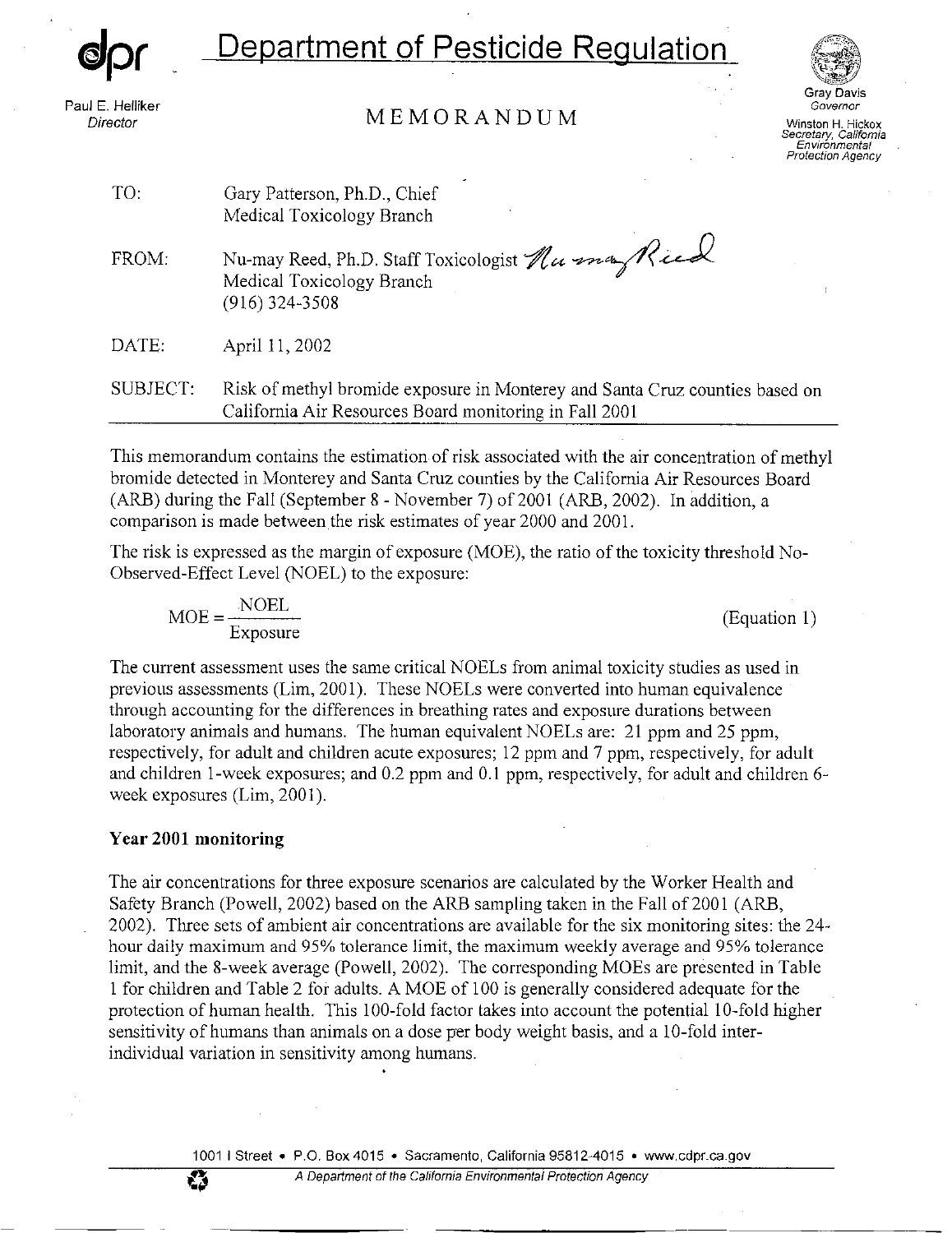Conclusion: The MOEs for both the 24-hour and the I-week exceed the benchmark of 100. Based on the highest daily and the 95% tolerance limit of concentrations, the MOEs for a 24hour exposure ranged 422 - 13,587 for children and 354 - 11,413 for adults. Based on the highest weekly average and the 95% tolerance limit of concentrations, the MOEs for a 1-week exposure ranged 373 - 6,034 for children and 640 - 10,345 for adults. The children's 8-week MOEs are below 100 (ranged 18 - 82) for 5 of the 6 sites, with the exception of MOE of 179 for the CHU (Chualar school) site. The adults' 8-week MOEs are below 100 (ranged 36 - 71) for 3 sites (LJE, La Joya Elementary School; MES, MacQuiddy Elementary School; PMS, Pajaro Middle School), and above 100 (ranged 145 - 357) for the remaining 3 sites (CHU; SAL, MBUAPCD Ambient Monitoring Station; SES, Salsepuedes Elementary School). The uncertainties in the calculated exposure concentrations are discussed in Powell (2002) regarding the limited and unknown representativeness of the monitoring data. The uncertainties in the toxicity data are discussed in Lim (2001) regarding the necessity of extrapolating from animal data and from the Lowest-Observed-Effect Level (LOEL) to the NOEL.

|            |                         |                      | Daily                     | 1-Week                    |                           | 8-Week                     |
|------------|-------------------------|----------------------|---------------------------|---------------------------|---------------------------|----------------------------|
| Site $a$   | Monitored<br>days $(N)$ | Maximum<br>$24 - hr$ | 95%<br>tolerance<br>limit | Maximum<br>weekly<br>mean | 95%<br>tolerance<br>limit | Mean of<br>weekly<br>means |
| <b>CHU</b> | 29                      | 13,587               | 12,019                    | 6,034                     | 5,000                     | 179                        |
| LJE        | 32                      | 1,725                | 1,151                     | 779                       | 620                       | 35                         |
| <b>MES</b> | 26                      | 682                  | 422                       | 521                       | 373                       | 18                         |
| <b>PMS</b> | 30                      | 1,186                | 1.185                     | 669                       | 560                       | 33                         |
| <b>SAL</b> | 31                      | 2,703                | 3,285                     | 1,136                     | 1,013                     | 72                         |
| <b>SES</b> | 30                      | 4,708                | 3,320                     | 2,756                     | 2,108                     | 82                         |

Table 1. Children MOEs for methyl bromide exposure in Monterey and Santa Cruz Counties in  $2001^a$ 

Based on the air concentrations calculated from the ARB monitoring during September 8 -November 7, 2001 (Powell, 2002). The monitoring sites were described in the ARB report (ARB, 2002). The MOE was the ratio of the NOEL to the exposure. The human-equivalent NOELs of 25 ppm, 7 ppm, and 0.1 ppm were used for calculating the 24-hour, 1 week, and 8-week MOEs (Lim, 2001).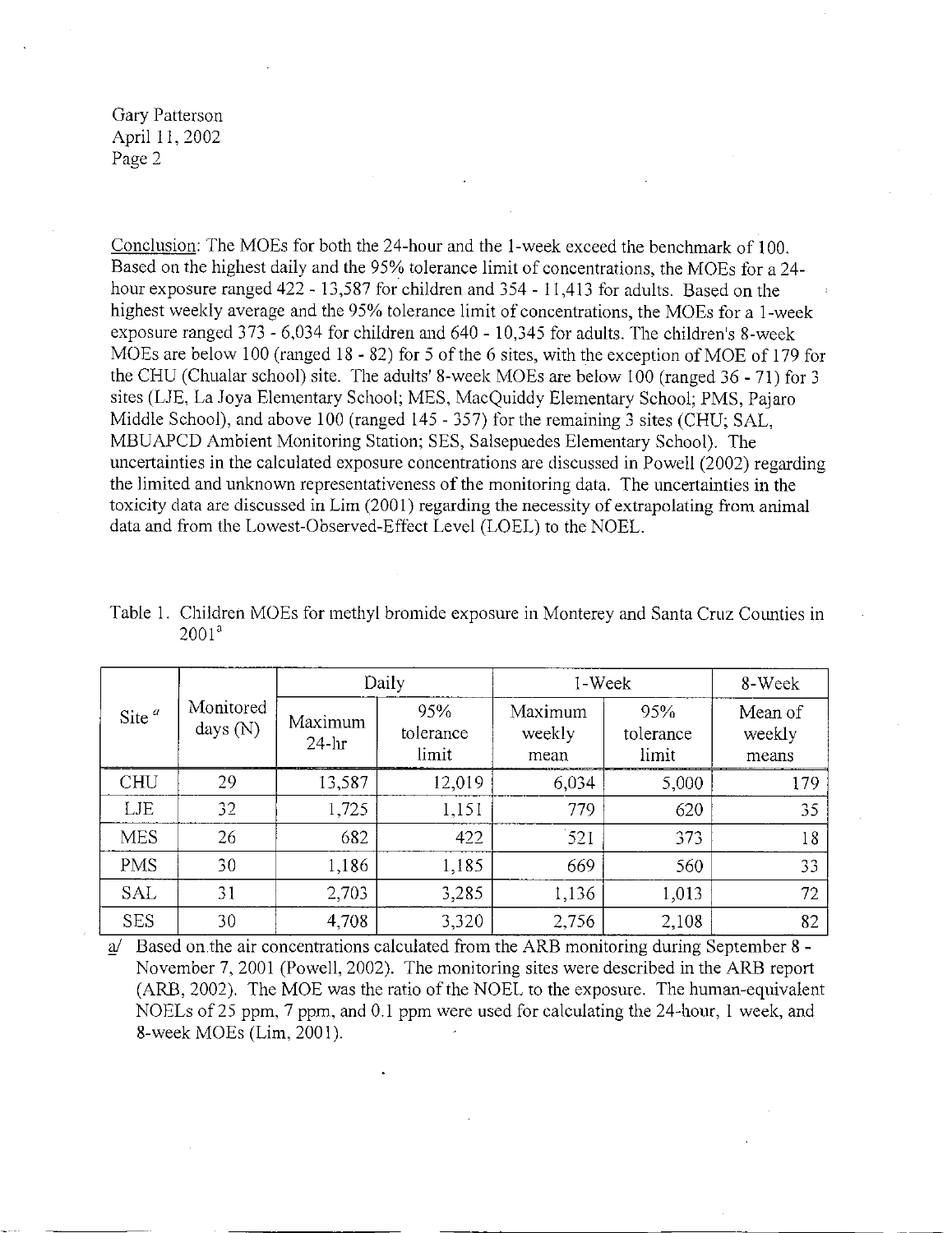|            |                         | Daily                |                           | 1-Week                    | 8-Week                    |                            |
|------------|-------------------------|----------------------|---------------------------|---------------------------|---------------------------|----------------------------|
| Site $a$   | Monitored<br>days $(N)$ | Maximum<br>$24 - hr$ | 95%<br>tolerance<br>limit | Maximum<br>weekly<br>mean | 95%<br>tolerance<br>limit | Mean of<br>weekly<br>means |
| <b>CHU</b> | 29                      | 11,413               | 10,096                    | 10,345                    | 8,571                     | 357                        |
| LJE        | 32                      | 1,449                | 967                       | 1,335                     | 1,063                     | 71                         |
| <b>MES</b> | 26                      | 573                  | 354                       | 894                       | 640                       | 36                         |
| <b>PMS</b> | 30                      | 996                  | 995                       | 1,146                     | 960                       | 67                         |
| <b>SAL</b> | 31                      | 2,270                | 2,760                     | 1,948                     | 1,737                     | 145                        |
| <b>SES</b> | 30                      | 3,955                | 2,789                     | 4,724                     | 3,614                     | 164                        |

| Table 2. Adults MOEs for methyl bromide exposure in Monterey and Santa Cruz Counties in |  |  |
|-----------------------------------------------------------------------------------------|--|--|
| $2001^a$                                                                                |  |  |

*g/* Based on the air concentrations calculated from the ARB monitoring during September 8 - November 7, 2001 (Powell, 2002). The monitoring sites were described in the ARB report (ARB, 2002). The MOE was the ratio of the NOEL to the exposure. The human equivalent NOELs of 21 ppm, 12 ppm, and 0.2 ppm were used for calculating the 24-hour, 1 week, and 8-week MOEs (Lim, 2001).

#### **Year 2000 and 2001 comparison**

Air concentrations for 5 of the 6 sites were also monitored in year 2000 (ARB, 2001). The corresponding MOEs were calculated (Lim, 2001) based on the exposure concentrations similarly estimated by Powell (2001). The year to year comparison of risk is expressed as the "2001/2000" ratio of MOEs. A less than one ratio (i.e., "2001/2000" < 1) indicates lower MOE for the year 2001, corresponding to a higher air concentration. The comparison reflects the difference in air concentrations for the two year's monitoring, regardless whether the ratio is derived from the corresponding sets of children's or adults' MOEs. The "2001/2000" ratio from children's MOEs are presented for the 24-hour exposure (Table 3), 1-week exposure (Table 4), and 7 - 8 -week exposure (Table 5).

Conclusion: The "2001/2000" ratio varies from site to site, ranging from 0.8 to 3.1 for a 24-hour exposure, indicating a generally similar or lower air concentration at most sites during year 2001 monitoring. The "2001/2000" ratio varies from 0.5 to 3.3 for a 1-week exposure, with 2-fold higher 1-week exposure at the SAL site (MBUAPCD Ambient Monitoring Station) and 2.2- to 3.3-fold lower exposure at the SES site (Salsepuedes Elementary School). Overall, these 24-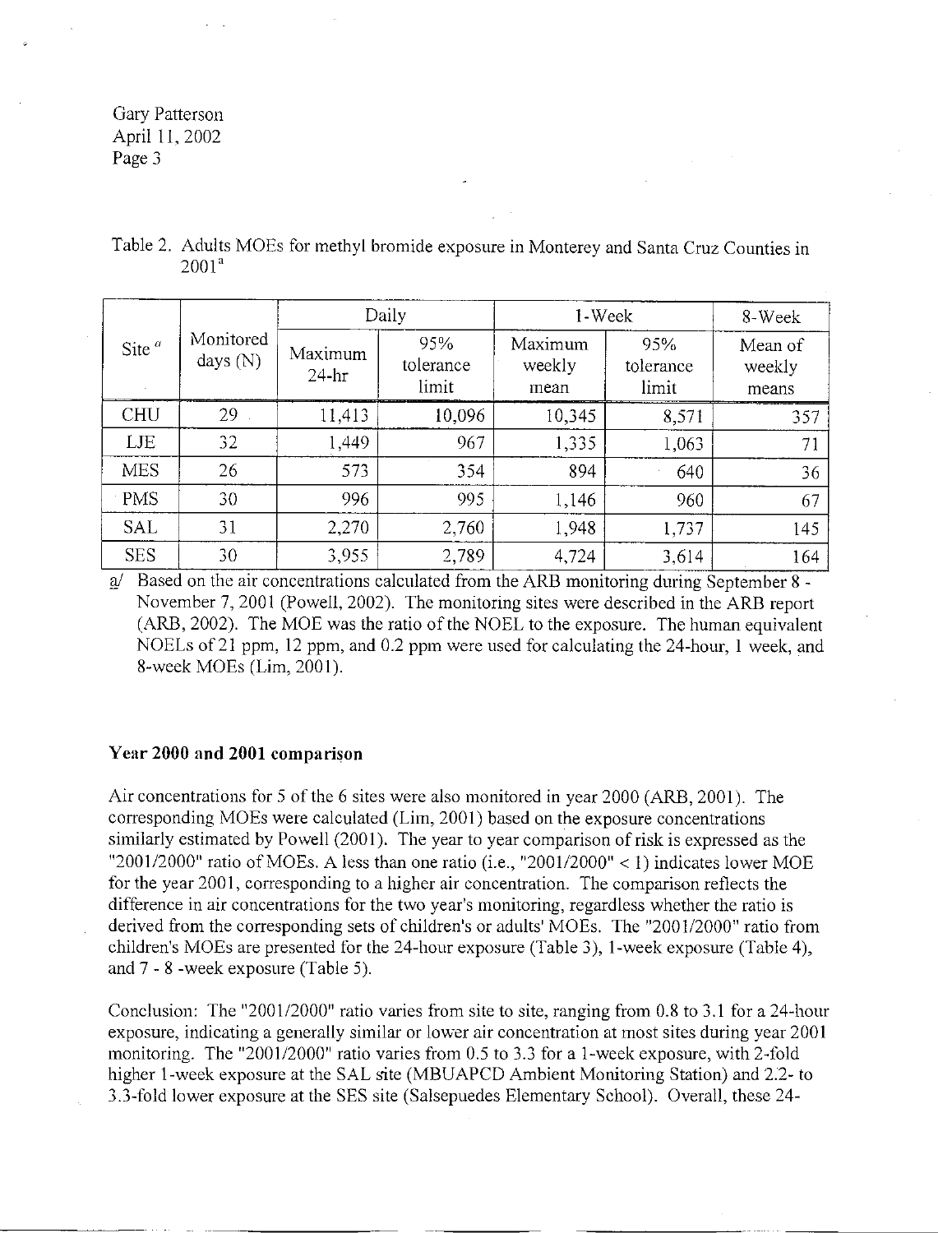hour and 1-week MOEs for both years exceed the benchmark of 100 for all monitoring sites (Table 3, 4). The "2001/2000" ratios for a 7- to 8-week period are above one (ranged from 1.2 to 2.5) for 4 of the 5 sites in the comparison (except SAL site), also reflecting lower air concentrations in year 2001 as monitored. The ratio of 0.9 at SAL reflects a 10% higher year 2001 air concentrations for the 7- to 8- week period. Except CHU (Chualar school) and OAS (Oak Avenue school) sites, the children MOEs for both years for all other sites are below the benchmark of l 00 considered as adequate for the protection of health.

| <b>Sites</b> | Maximum 24 hours |        |           | 95% upper limit |        |           |
|--------------|------------------|--------|-----------|-----------------|--------|-----------|
|              | 2001             | 2000   | 2001/2000 | 2001            | 2000   | 2001/2000 |
| <b>CHU</b>   | 13,587           | 10,373 | 1.3       | 12,019          | 11062  | 1.1       |
| LJE          | 1,725            | 1,042  | 1.7       | 1,151           | 1351   | 0.9       |
| <b>MES</b>   | 682              |        |           | 422             |        |           |
| <b>PMS</b>   | 1,186            | 812    | 1.5       | 1,185           | 828    | 14        |
| <b>SAL</b>   | 2,703            | 3,161  | 0.9       | 3,285           | 4,052  | 0.8       |
| <b>SES</b>   | 4,708            | 1,524  | 3.1       | 3,320           | 2,049  | 1.6       |
| <b>OAS</b>   |                  | 13,587 |           |                 | 20,661 |           |

Table 3. Comparison of the 24-hour MOEs for year 2000 and 2001<sup>a</sup>

 $\frac{a}{r}$  The MOEs for year 2001 is taken from Table 1. The MOEs for year 2000 are taken from the risk calculation by Lim (2001). Values represent the MOEs for children.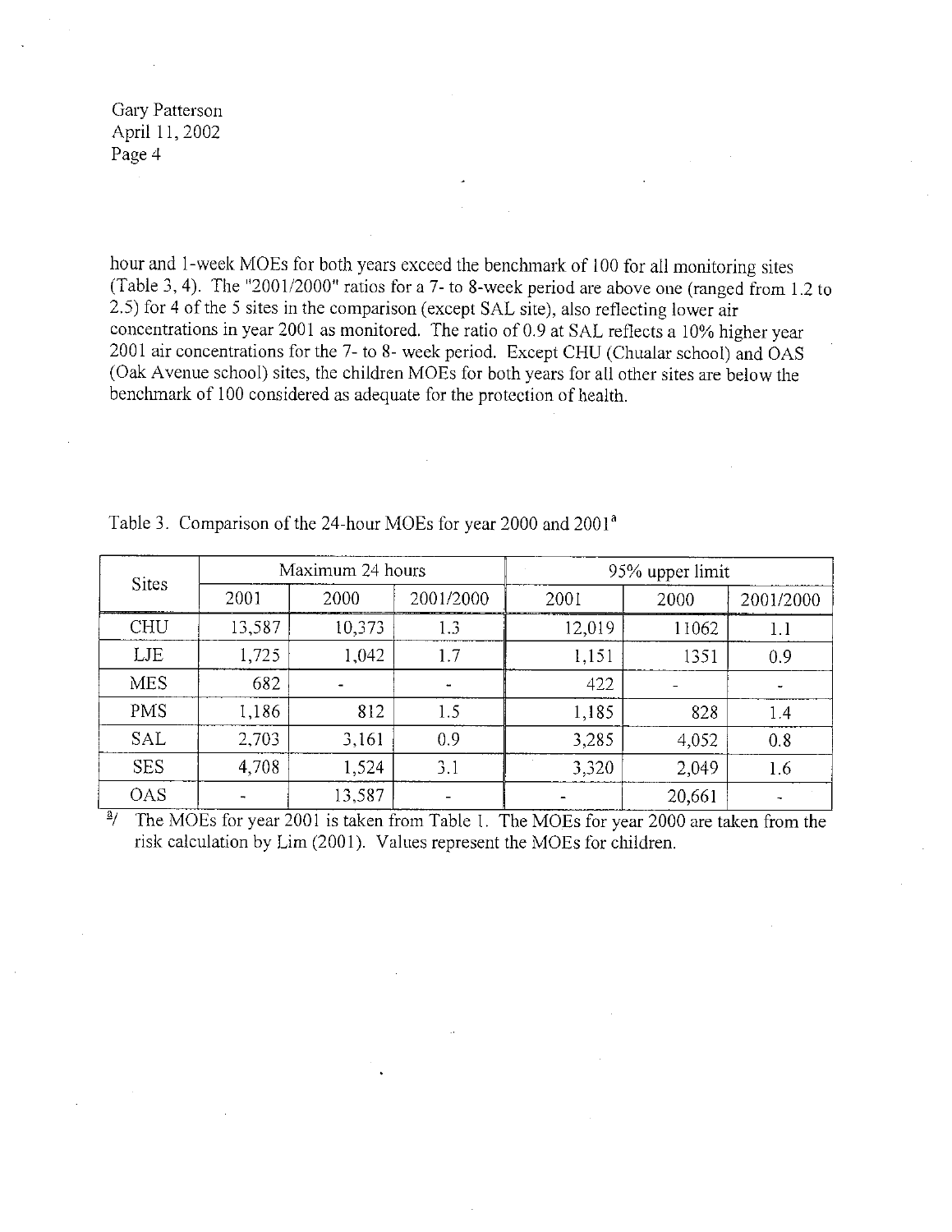$\hat{\boldsymbol{\beta}}$ 

| <b>Sites</b> | Maximum weekly mean |       |           | 95% upper limit |       |           |
|--------------|---------------------|-------|-----------|-----------------|-------|-----------|
|              | 2001                | 2000  | 2001/2000 | 2001            | 2000  | 2001/2000 |
| <b>CHU</b>   | 6,034               | 4,348 | 1.4       | 5,000           | 4,294 | 1.2       |
| LJE          | 779                 | 667   | 1.2       | 620.            | 631   | 1.0       |
| <b>MES</b>   | 521                 |       |           | 373             |       |           |
| <b>PMS</b>   | 669                 | 452   | 1.5       | 560             | 409   | 1.4       |
| <b>SAL</b>   | 1,136               | 2,326 | 0.5       | 1,013           | 2,229 | 0.5       |
| <b>SES</b>   | 2.756               | 843   | 3.3       | 2,108           | 940   | 2.2       |
| <b>OAS</b>   |                     | 6,931 |           |                 | 7,625 |           |

Table 4. Comparison of the !-week MOEs for year 2000 and 2001"

<sup>4</sup>/ The MOEs for year 2001 is taken from Table 1. The MOEs for year 2000 are taken from the risk calculation by Lim (2001). Values represent the MOEs for children

Table 5. Comparison of the 7- to 8-week MOEs for year 2000 and 2001<sup>a</sup>

| <b>Sites</b> |      | Mean of weekly means |           |  |  |  |  |
|--------------|------|----------------------|-----------|--|--|--|--|
|              | 2001 | 2000                 | 2001/2000 |  |  |  |  |
| CHU          | 179  | 155                  | 1.2       |  |  |  |  |
| LJE          | 35   | 26                   | 1.3       |  |  |  |  |
| <b>MES</b>   | 18   |                      |           |  |  |  |  |
| <b>PMS</b>   | 33   | 13                   | 2.5       |  |  |  |  |
| <b>SAL</b>   | 72   | 78                   | 0.9       |  |  |  |  |
| <b>SES</b>   | 82   | 38                   | 2.2       |  |  |  |  |
| OAS          |      | 258                  |           |  |  |  |  |

 $\frac{a}{4}$  The MOEs for year 2001 is taken from Table 1. The MOEs for year 2000 are taken from the risk calculation by Lim (2001). Values represent the MOEs for children.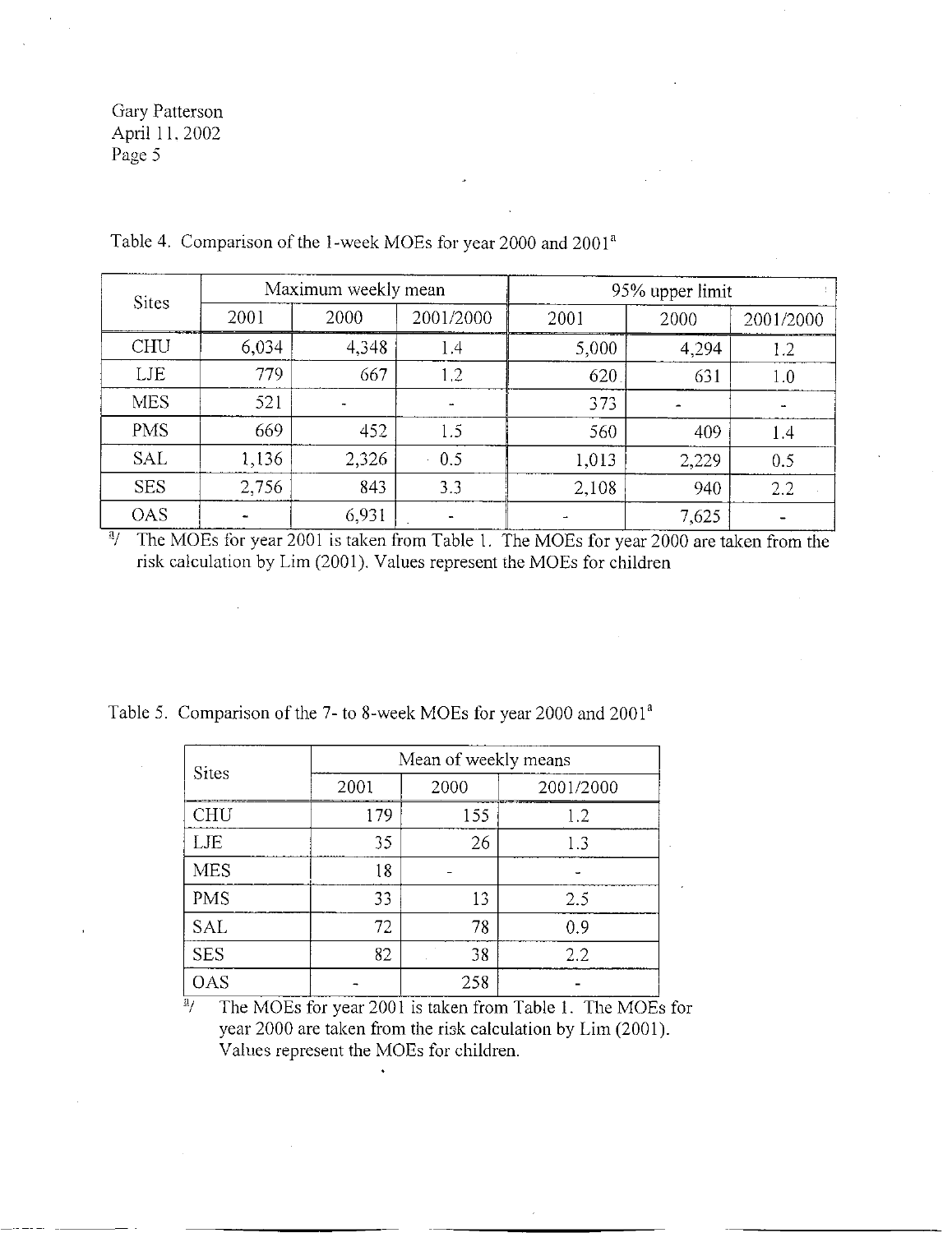## **References**

- ARB. 2002. Ambient air monitoring for methyl bromide and 1,3-dichloropropene in Monterey and Santa Cruz Counties, Fall 2001. Report dated Mar. 29, Project No. P-01-004. Sacramento, CA: Quality Management Branch, Monitoring and Laboratory Division, Air Resources Board, California Environmental Protection Agency.
- ARB, 2001. Final report from the 2000 methyl bromide and 1,3-dichloropropene air monitoring in Monterey and Santa Cruz counties. Air Resources Board, California Enviromnental Protection Agency, Sacramento, CA.
- Lim, L. 2001. Evaluation of ambient air concentration of methyl bromide in Monterey, Santa Cruz, and Kem counties. Memorantum to G. Patterson on February 15, 2001.
- Powell, S. 2002. Exposures to methyl bromide in Monterey and Santa Cruz counties based on the Fall 2001 monitoring by the California Air Resources Board. Memorandum to J. Frank on April 2, 2002. ·
- Powell, S. 2001. Exposures to methyl bromide based on ARB 2000 monitoring in Monterery/Santa Cruz and Kern Counties. Memorandum J. Frank on February 9, 2001.

Attachment: Powell, 2002 Lim, 2001

cc: Lori Lim Keith Pfeifer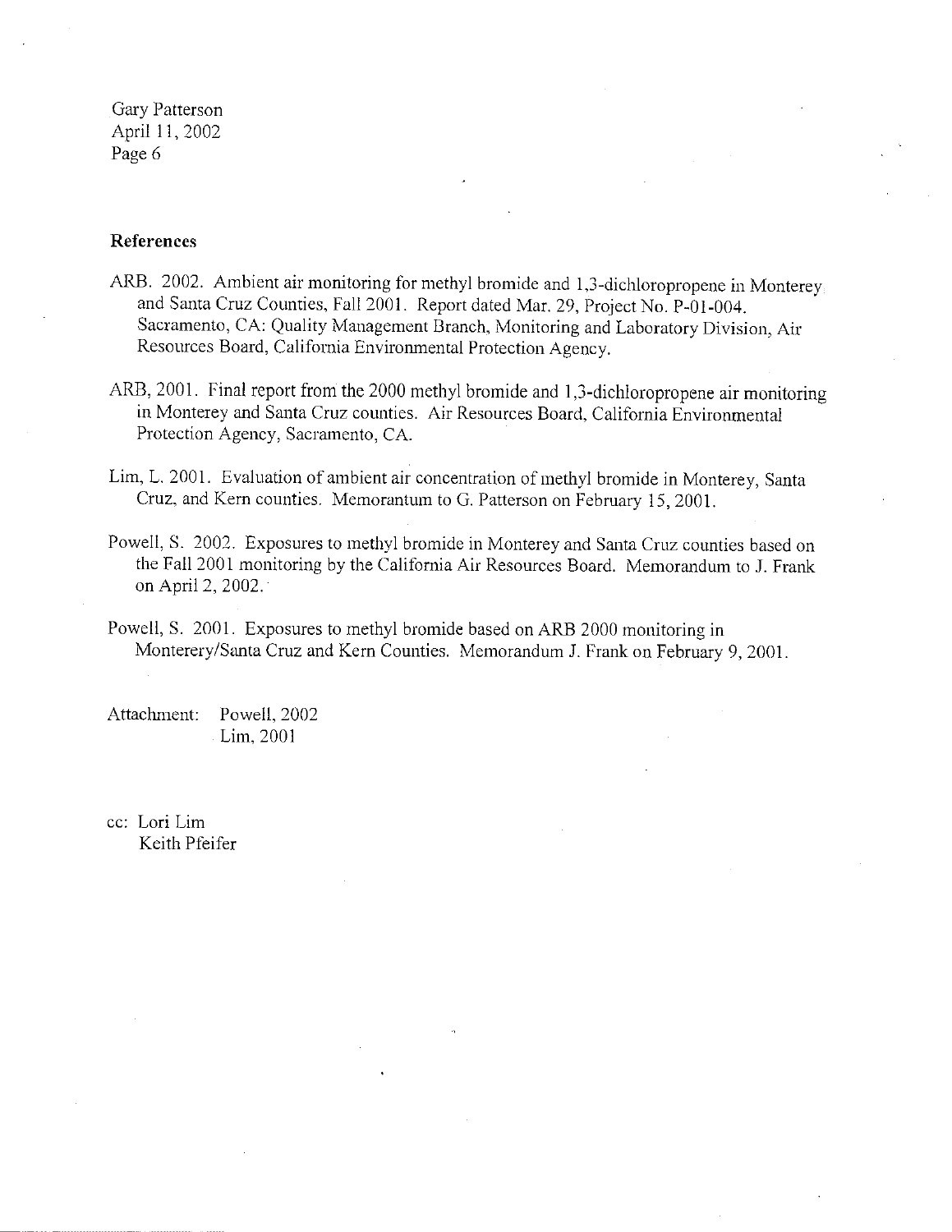**dpr**

# **Department of Pesticide Regulation**

Paul E. Helliker **Director** 

## **MEMORANDUM**



Gray Davis Governor Winston H. Hickox Secretary, California Environmental Protection Agency

| TO:      | Gary Patterson, Ph.D., Chief<br>Medical Toxicology Branch                                                                                           |
|----------|-----------------------------------------------------------------------------------------------------------------------------------------------------|
| FROM:    | Lori O. Lim, Ph.D. Staff Toxicologist Louis<br>$(916)$ 324-3515                                                                                     |
| DATE:    | April 11, 2002                                                                                                                                      |
| SUBJECT: | Risk of methyl bromide exposure in Oxnard/Camarillo and Santa Maria based on<br>the Alliance of the Methyl Bromide Industry monitoring in Fall 2001 |

This memorandum contains the estimation of risk associated with methyl bromide air concentrations detected in Oxnard/Camarillo and Santa Maria areas by the Alliance of the Methyl Bromide Industry (AMBI) (AMBI, 2002a and b). Monitoring was performed from August 15 to October 10, 2001 in the Oxnard/Camarillo sites, and from August 23 to October 9, 2001 in Santa Maria sites.

The risk is expressed as the margin of exposure (MOE), the ratio of the toxicity threshold No-Observed-Effect Level (NOEL) to the exposure:

 $\text{MOE} = \frac{\text{NOEL}}{\text{Exposure}}$  (Equation 1)

The current assessment uses the same critical NOELs from animal toxicity studies as used in previous assessments (Lim, 2001). These NOELs were converted into human equivalence through accounting for the differences in breathing rates and exposure durations between laboratory animals and humans. The human equivalent NOELs are: 21 ppm and 25 ppm, respectively, for adult and children acute exposures; 12 ppm and 7 ppm, respectively, for adult and children 1-week exposures; and 0.2 ppm and 0.1 ppm, respectively, for adult and children 6week exposures (Lim, 2001).

## **Year 2001 monitoring**

The air concentrations were calculated by the Worker Health and Safety Branch (Powell, 2002a and b) based on the AMBI sampling taken in the Fall of 2001. The MOEs were calculated based on the revised ambient air concentrations in the final AMBI report (AMBI, 2002b) for the eight monitoring sites: the 24-hour daily maximum and 95% tolerance limit, the maximum weekly average and 95% tolerance limit, and the 8-week average (Powell, 2002b). The corresponding MOEs are presented in Table I for children and Table 2 for adults. A MOE of 100 is generally considered adequate for the protection of human health. This 100-fold factor takes into account the potential 10-fold higher sensitivity of humans than animals on a dose per body weight basis, and a JO-fold inter-individual variation in sensitivity among humans.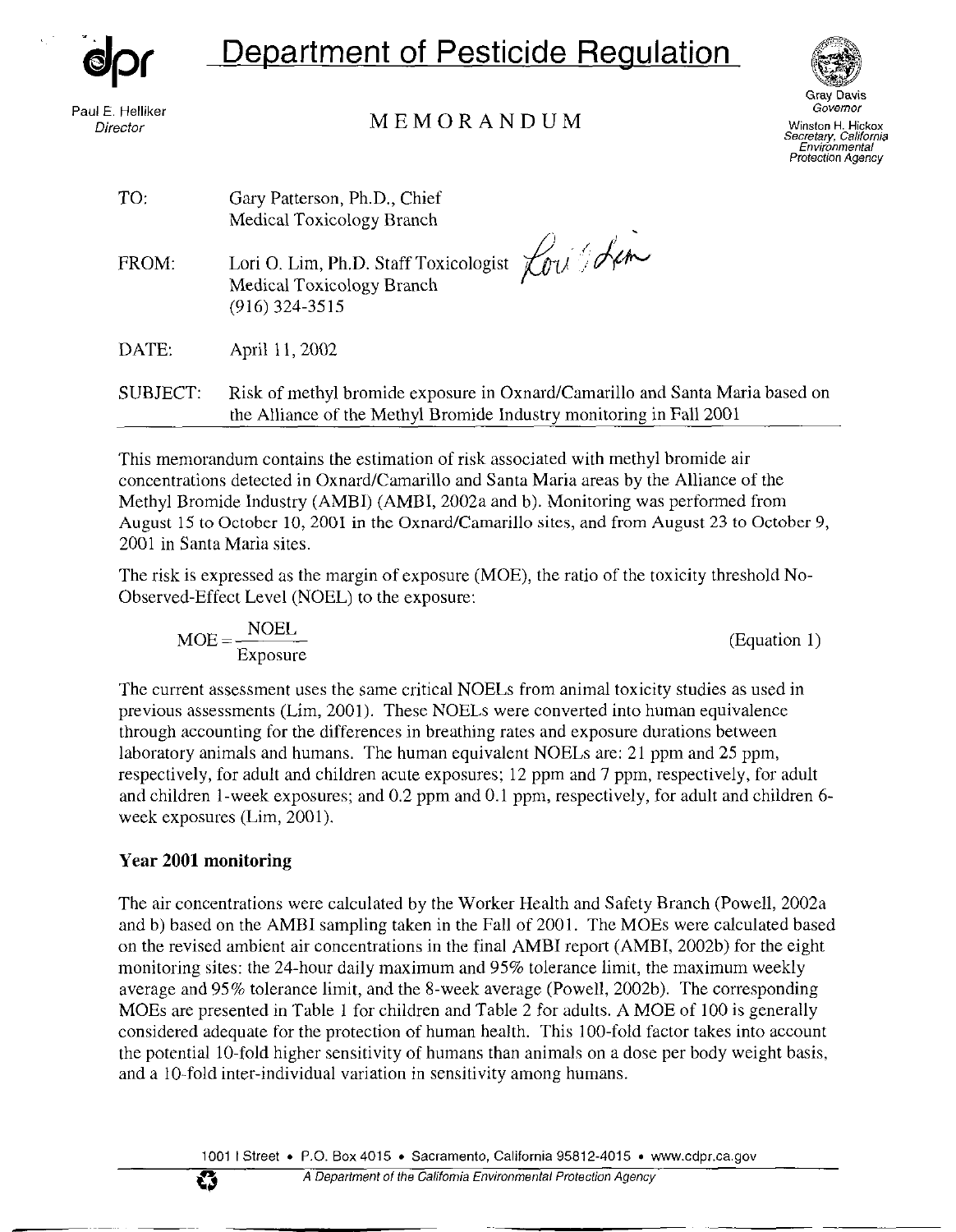Conclusion: The MOEs for both the 24-hour and the !-week methyl bromide air concentrations from all sites exceeded the benchmark of 100. Based on the highest daily and the 95% tolerance limit of concentrations, the MOEs for a 24-hour exposure ranged 2,242 to 56,818 for children and 1,883 to 47,727 for adults. Based on the highest weekly average and the 95% tolerance limit of concentrations, the MOEs for a 1-week exposure ranged 986 to 15,909 for children and 1,690 to 27,273 for adults. For the 8-week mean methyl bromide air concentrations, the children 8 week MOEs exceeded 100 (ranged 108 to 556) for 7 of the 8 sites, with the exception of MOE of 76 for the EDW (United Water Cons. District #2) site. The adults' 8-week MOEs exceeded the benchmark and ranged from 152 to 1,111. The uncertainties in the calculated exposure concentrations were discussed in Powell (2002a) regarding the limited and unknown representativeness of the monitoring data. In addition, Powell (2002a) noted that the timing and location of nearby methyl bromide applications were not yet known for the monitoring period. Monitoring at the Oxnard UWC site was intentionally skipped during two weeks when fumigation were occurring nearby. The uncertainties in the toxicity data are discussed in Lim (2001) regarding the necessity of extrapolating from animal data and from the Lowest-Observed-Effect Level (LOEL) to the NOEL.

|               |                                                  |        | Daily                                                  | 1-Week                    |                           | 8-Week                     |
|---------------|--------------------------------------------------|--------|--------------------------------------------------------|---------------------------|---------------------------|----------------------------|
| Site $a$      | Monitored<br>days $(N)$                          |        | 95%<br>tolerance<br>limit                              | Maximum<br>weekly<br>mean | 95%<br>tolerance<br>limit | Mean of<br>weekly<br>means |
|               |                                                  |        | Oxnard/Camarillo sites (August 15 to October 10, 2001) |                           |                           |                            |
| <b>PVW</b>    | 31                                               | 7,886  | 9,766                                                  | 3,483                     | 2,703                     | I79                        |
| <b>UWC</b>    | 19                                               | 5,747  | 2,851                                                  | 3,365                     | 2,011                     | 122                        |
| <b>SHA</b>    | 29                                               | 8,503  | 10,288                                                 | 3,043                     | 2,745                     | 200                        |
| <b>ABC</b>    | 21                                               | 56,818 | 56,818                                                 | 15,909                    | 12,069                    | 556                        |
|               | Santa Maria sites (August 23 to October 9, 2001) |        |                                                        |                           |                           |                            |
| <b>BLO</b>    | 31                                               | 5,495  | 5,155                                                  | 3.704                     | 3,111                     | 137                        |
| <b>AGCCRS</b> | 28                                               | 21,552 | 19,531                                                 | 8,235                     | 7,000                     | 357                        |
| <b>EDW</b>    | 30                                               | 2,242  | 2.365                                                  | 1,079                     | 986                       | 76                         |
| <b>PNT</b>    | 24                                               | 9,294  | 5,411                                                  | 4,000                     | 3,097                     | 108                        |

| Table 1. Children MOEs for methyl bromide exposure in Oxnard/Camarillo and Santa Maria |  |
|----------------------------------------------------------------------------------------|--|
| areas in $2001a$                                                                       |  |

Based on the air concentrations calculated from the AMBI monitoring during the Fall of 2001 (Powell, 2002b). The monitoring sites were described in the final AME! report (AME!, 2002b). The MOE was the ratio of the NOEL to the exposure. The human-equivalent NOELs of 25 ppm, 7 ppm, and 0.1 ppm were used for calculating the 24-hour, I week, and 8-week MOEs (Lim, 2001).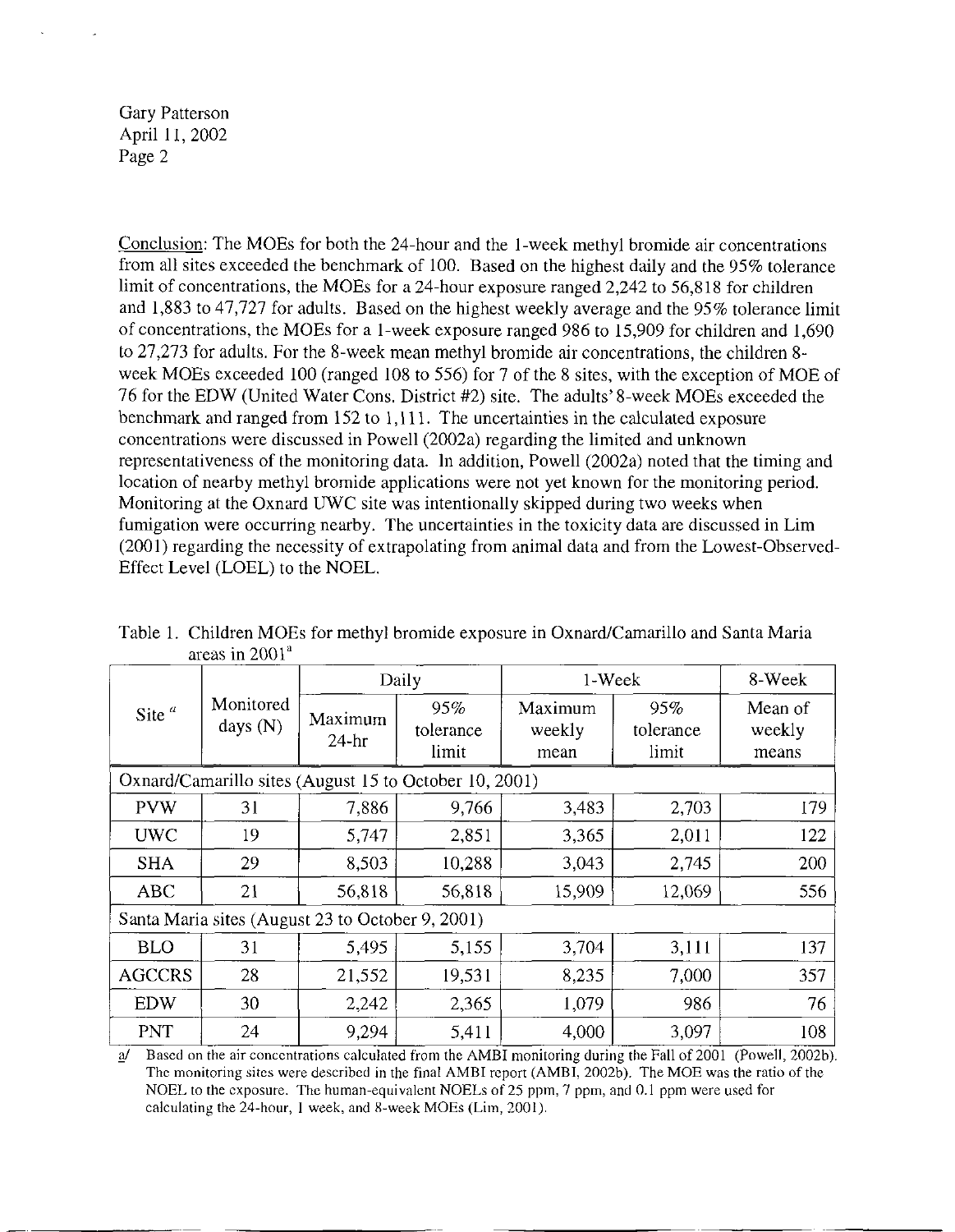|                                     |    |                                                  | Daily                                                  | 1-Week                    |                           | 8-Week                     |
|-------------------------------------|----|--------------------------------------------------|--------------------------------------------------------|---------------------------|---------------------------|----------------------------|
| Monitored<br>Site $a$<br>days $(N)$ |    | Maximum<br>$24-hr$                               | 95%<br>tolerance<br>limit                              | Maximum<br>weekly<br>mean | 95%<br>tolerance<br>limit | Mean of<br>weekly<br>means |
|                                     |    |                                                  | Oxnard/Camarillo sites (August 15 to October 10, 2001) |                           |                           |                            |
| <b>PVW</b>                          | 31 | 6,625                                            | 8,203                                                  | 5,970                     | 4,633                     | 357                        |
| <b>UWC</b>                          | 19 | 4,828                                            | 2.395                                                  | 5,769                     | 3,448                     | 244                        |
| <b>SHA</b>                          | 29 | 7,143                                            | 8,642                                                  | 5,217                     | 4,706                     | 400                        |
| <b>ABC</b>                          | 21 | 47,727                                           | 47,727                                                 | 27,273                    | 20,690                    | 1,111                      |
|                                     |    | Santa Maria sites (August 23 to October 9, 2001) |                                                        |                           |                           |                            |
| <b>BLO</b>                          | 31 | 4,615                                            | 4.330                                                  | 6,349                     | 5,333                     | 274                        |
| <b>AGCCRS</b>                       | 28 | 18,103                                           | 16,406                                                 | 14.118                    | 12,000                    | 714                        |
| <b>EDW</b>                          | 30 | 1,883                                            | 1,987                                                  | 1,849                     | 1,690                     | 152                        |
| PNT                                 | 24 | 7,807                                            | 4,545                                                  | 6,857                     | 5,310                     | 215                        |

| Table 2. Adults MOEs for methyl bromide exposure in Oxnard/Camarillo and Santa Maria areas |
|--------------------------------------------------------------------------------------------|
| in $2001^{\rm a}$                                                                          |

 $\Delta$  Based on the air concentrations calculated from the AMBI monitoring during the Fall of 2001 (Powell, 2002b). The monitoring sites were described in the final AMBI report (AMBI, 2002b). The MOE was the ratio of the NOEL to the exposure. The human equivalent NOELs of 21 ppm, 12 ppm, and 0.2 ppm were used for calculating the 24-hour, l week, and 8-week MOEs (Lim, 2001).